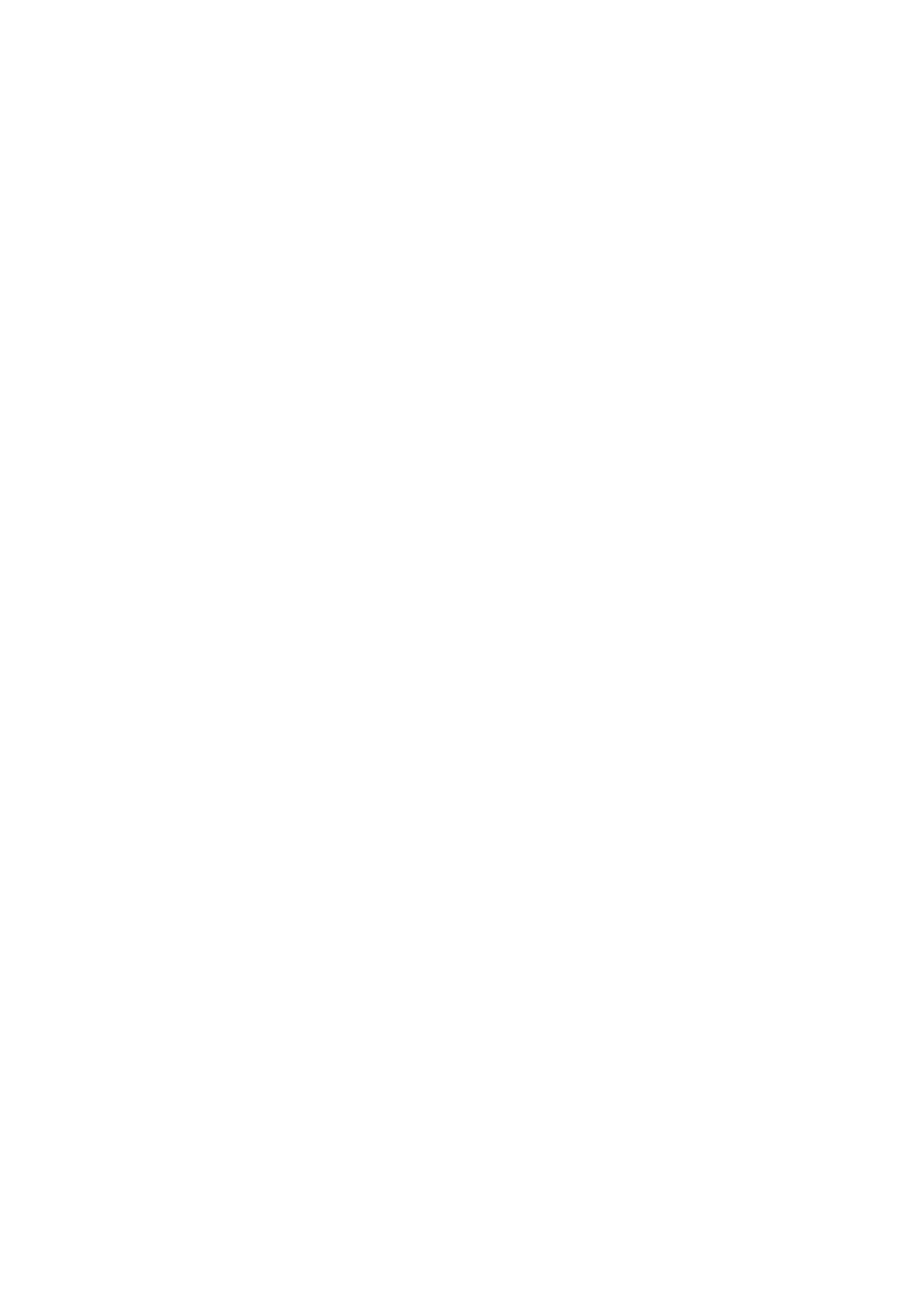Just over a decade ago, a bronze tablet was discovered near the ancient town of Larinum, in the Italian province of Molise. On one side there is part of a *senatusconsultum* from A.D. 19 containing measures designed to prevent the appearance of members of the senatorial and equestrian orders on stage and in the arena.2

 $2$  The initial oral presentation by A. La Regina was followed by a rich scholarly discussion; I here list a selected bibliography (see also the publication in *AE* 1978, 145) and include other relevant works. I shall refer to these studies in abbreviations. Those that treat the Larinum decree are shown with an asterisk (\*).

- \*E. Baltrusch, *Regimen Morum. Die Reglementierung des Privatlebens der Senatoren und der Ritter in der römischen Republik und frühen Kaiserzeit* (1989).
- R. Bauman, "Some Remarks on the Structure and Survival of the Q*uaestio de Adulteriis*", *Antichthon* 2 (1968) 68-93.
- \*B. Biondi, *Labeo* 26 (1980) 227-228.
- P.E. Corbett, *The Roman Law of Marriage* (1930).
- \*D. Daube, "Fraud No. 3", in N. MacCormick and P. Birks eds., *The Legal Mind: Essays for Tony Honoré* (1986), 1-17.
- \*S. Demougin, *L'ordre equestre sous les Julio-Claudiens*, Collection de l' École Française à Rome, 108 (1988) 555-585.
- \*W. Formigoni Candini, "Ne lenones sint in ullo loco reipublicae Romanae", *AFer.*, n.s. 4 (1990) 97-127.
- P. Garnsey, *Social Status and Legal Privilege in the Roman Empire* (1970).
- \*V. Giuffrè, "Un senatusconsulto ritrovato: Il *Sc. de matronarum lenocinio coercendo*", *AAN* 91 (1980) 7-40.
- A. Guarino, "I *gladiatores* e l'*auctoramentum*",*Labeo* 29 (1983) 7-24.
- \*W.D. Lebek, *ZPE* 81 (1990) 37-96 and 85 (1991) 41-70.
- \*M.A. Levi, *Studi Biscardi* I (1982) 69-74.
- B. Levick, "*Poena Legis Maiestatis*", *Historia* 28 (1979) 358-379.
- \*B. Levick, *JRS* 73 (1983) 97-115.
- \*M. Malavolta, *Studi pubblicati dall'Istituto italiano per la storia antica* 27 (*Sesta miscellanea greca e romana* ) (1978) 247-282.
- \*T.A.J. McGinn, *Prostitution and Julio-Claudian Legislation. The Formation of Social Policy in Early Imperial Rome* (Diss. Univ. of Michigan, Ann Arbor, 1986) 284f. and 345f.
- T. Mommsen, *Römisches Staatsrecht*<sup>3</sup> (1887; 3 vols.).
- T. Mommsen, *Römisches Strafrecht* (1899).
- \*P. Moreau, *REL* 61 (1981) 36-48.
- \*M.-T. Raepsaet-Charlier, *Prosopographie des femmes de l'ordre sénatorial* (Ier-IIe siècles), 1 (1987) 3-6.
- G. Rizzelli, "Il *crimen lenocinii*", *AG* 210 (1990) 457-495.
- C. Sanfilippo, "Gli *Auctorati* ", *Studi Biscardi* I (1982) 181-192.
- \*L. Sensi, "*Praescriptio* del *s.c.* Larinate",*Colloquio internazionale AIEGL su epigrafia e ordine senatorio*, 1 (1982) 515-520.
- R. Syme, "Personal Names in *Annales* I-VI", in *Ten Studies in Tacitus* (1970) 58-78 (= *JRS* 39 [1949] 6-18).
- R. Syme, "Domitius Corbulo", *Roman Papers* 2 (1979) 805-824 (= *JRS* 60 [1970] 27-39).

<sup>1</sup> I want to thank Professors Robert Drews, Bruce Frier, Ludwig Koenen, Wolfgang Lebek, Jerzy Linderski, Susan Treggiari and Miss Barbara Levick for having made innumerable contributions to this paper. Michael Crawford kindly provided a copy of the photograph. Librarians Floriana Bettini of the Istituto di diritto romano at the Università di Roma and Lucilla Marino of the American Academy in Rome and their staffs provided a helpful and pleasant environment for the research and writing of this article. Mr. James Toplon and his staff at the Vanderbilt University Interlibrary Loan Service merit a hearty expression of gratitude as well. Research was conducted with the generous support of the National Endowment for the Humanities and the Vanderbilt Research Council.

This paper was originally scheduled for publication in the fall of 1990. This was delayed at the last minute so that I might take into account the first of Lebek's two articles.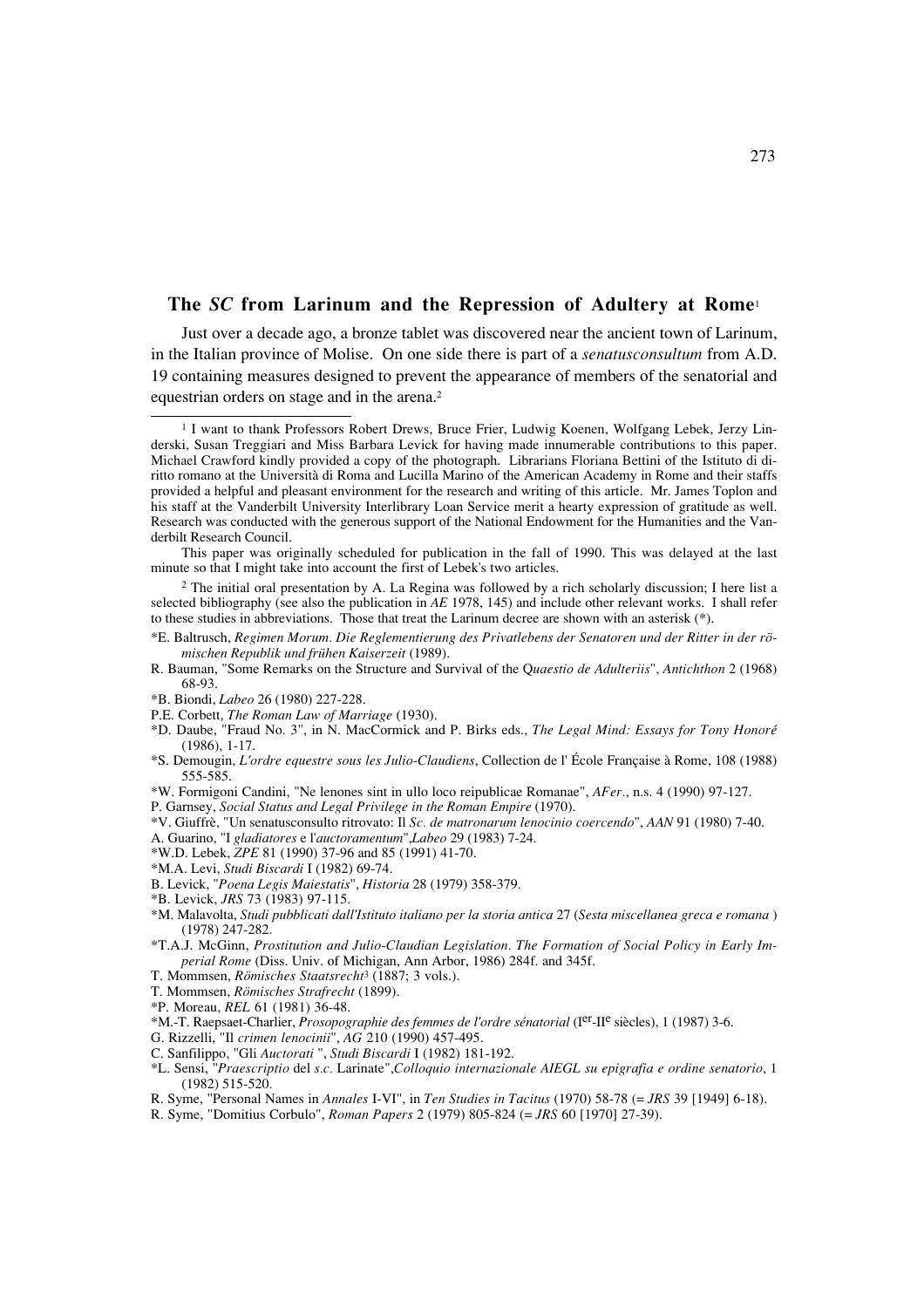The earlier commentators, prompted by the coincidence in chronology and inferences drawn from literary and legal sources, attempted to link this *SC* with a series of measures, also dated to A.D. 19, designed to repress adultery.<sup>3</sup> Levick showed that the non-epigraphical evidence—which consists of a passage each from Tacitus, Suetonius, and Papinian in the *Digest*—is inconclusive for this view, while the extant parts of the decree offer no support for it at all.4 Recently, scholars have turned ever more decisively against the earlier view.5 Now that the close identification of the Larinum *SC* with the measures taken in the same year to repress adultery has been rejected without qualification, evidence for both legislative items can be better understood.

# I. THE LARINUM DECREE

What follows is limited to an analysis only of those places in the text of the *SC* where a connection with the repression of adultery has been argued. For the rest, the reader is referred to the magisterial article by Lebek (1990).

There survive only the first 21 partially preserved lines of the *SC*, each one estimated to be no more than 100 letters in length. Malavolta and Giuffrè thought the inscription to have run to c. 63 or 84 lines, depending on the shape of the tablet, while Levick, comparing the photographs of this document with the *Tabula Hebana*, proposed c. 50 lines.6

The decree as extant forbids members of the senatorial and equestrian orders to appear on stage or in the arena. It deals directly with dodges employed to circumvent previous bans of this type, such as the deliberate pursuit of social degradation, and thus an automatic exemption, through condemnation in a *iudicium famosum.*<sup>7</sup>

R.J.A. Talbert, *The Senate of Imperial Rome* (1984).

A. Wallace-Hadrill, *Suetonius: The Scholar and his Caesars* (1983).

<sup>\*</sup>M. Zablocka, "Le modifiche introdotte nelle leggi matrimoniali augustee sotto la dinastia giulio-claudia", *BIDR*3 28 (1986) 379-410 (at 403-407).

My debt to these scholars, particularly to those who have written on the *Tabula Larinas*, and most especially to Levick and Lebek, will be evident throughout.

<sup>3</sup> Malavolta (1978), esp. 348f.; Giuffrè (1980), esp. 10f.

<sup>4</sup> Levick (1983), esp. her commentary on the decree at 98f. and the remarks at 113-114. She expresses deep skepticism, but draws back from an outright rejection of the earlier view. Similarly, Levi (1982) 74 cautions that, given what survives, the *SC* should not be classified as *de libidine* (or *de lenocinio*) *matronarum coercenda*, but leaves open the possibility that, after the text breaks off at v. 21, some measures relative to this theme might have appeared. Zablocka (1986) agrees with Malavolta and Giuffrè; Raepsaet-Charlier (1987) leaves the matter open.

<sup>&</sup>lt;sup>5</sup> A detailed examination of the question, coupled with a firm rejection of the arguments made by Malavolta and Giuffrè, appears in my doctoral thesis, McGinn (1986) 284f. and 345f. Demougin (1988) and Formigoni Candini (1990) also repudiate unequivocally this thesis, largely on the ground that it finds no support in the text of the decree as extant. In agreement is Lebek (1990), who has the most complete survey of the literature and is the first to proceed beyond repudiation and make comprehensive suggestions on how the *lacunae* should be filled.

<sup>6</sup> This is important, because the possibility that as much as three-quarters of the *SC* is lost has decisively influenced the interpretation of the document. It is regrettable that the Larinum decree has not yet been published with full epigraphical apparatus, including a photograph, dimensions, letter-sizes, and so on.

<sup>7</sup> Mention of another means of social degraduation is lost to a lacuna at vv. 12-13. Lebek (1991) 46f. suggests that this consisted in the deliberate "flunking" of the annual equestrian review at the *transvectio* on 15 July.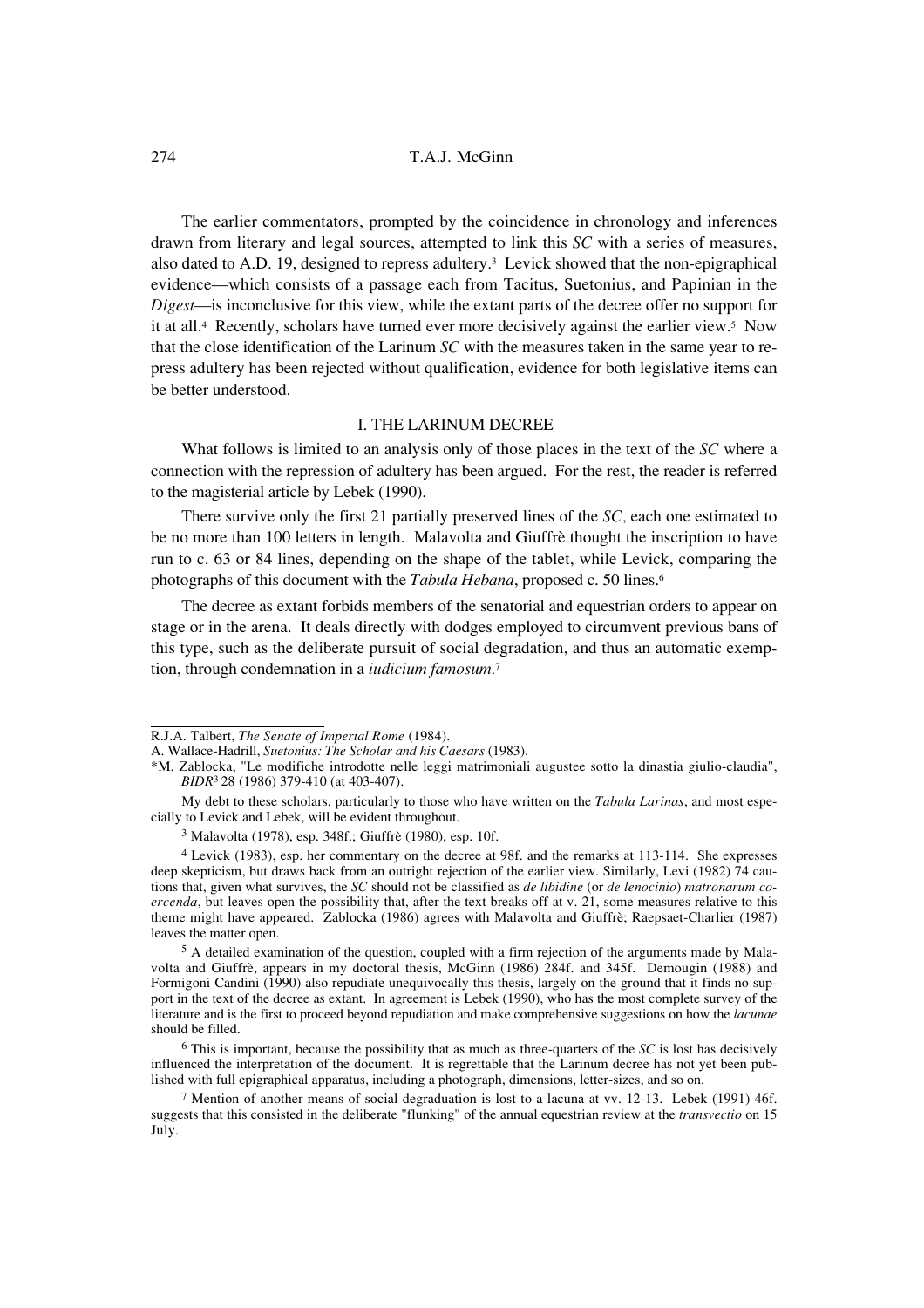While no reference to the repression of adultery is found anywhere in the text that survives, Malavolta and Giuffrè read four such references into the *lacunae* found in these lines: (1) in the title, (2) in the *relatio*, and (3-4) twice in a part of the decree that seems to be a citation of an earlier *SC* passed in A.D. 11. Another possibility (5) has been sought in the portion of the decree lost after the break at v. 21.

(1) The titles proposed for the *SC*, such as *de matronarum lenocinio coercendo*, $\delta$  all encompass the repression of unacceptable forms of female sexual behavior. The photograph of the document shows that a title could not possibly have followed the broadly-spaced letters *SC* at the top of the inscription (Levick [1983] 97; Moreau [1983] 37).<sup>9</sup>

(2) Next, the *relatio* (vv. 4-6):10

- 4 [Quod M. Silan]us L. Norbanus Balbus co(n)s(ules) v(erba) f(ecerunt) commentarium ipsos composuisse sic uti negotium iis  $[- -1]$
- 5 [!%]rum pertinentibus aut ad eos qui contra dignitatem ordinis sui in scaenam ludumv[e se darent, et facere iuvenes ad-]
- 6 [vers]us s(enatus) c(onsulta) quae  $d(e)$  e(a) r(e) facta essent superioribus annis, adhibita fraude qua maiestatem senat[us minuerent, q(uid) d(e) e(a) r(e) f(ieri) p(laceret), d(e) e(a) r(e) i(ta) c(ensuere):]

4-5 iis [*d(atum) e(rat) de rebus*—or *s(enatus) c(onsultis)*—*ad magistros*—or *lanistas*— | *ludo*]*rum pertinentibus* McGinn : *iis* [*datum erat—"de s(enatus) c(onsultis) ad liberos senato*]*rum pertinentibus* Lebek whose parenthesis ending with erat begins at 4 *sic*; he marks the report of the consuls as a direct quotation, sc. 4 *"commentarium – – – composuisse"* and *"de – – – 6 p(laceret?"* : *iis* [*– – – ad fraudes adultera*]*rum—*or *mulie*]*rum* or *matrona*]*rum pertinentibus* Levick : *iis* [*– – – ad curam* | *ludo*]*rum pertinentibus* Baltrusch : *iis* [*datum de rebus ad libidinem* | *femina*]*rum pertinentibus* Malavolta and Giuffrè; for criticism of other supplements proposed by La Regina and Malavolta see Levick (1983) 101

5-6 suppl. by Lebek; *ludumv*[*e prodirent ?seve auctora*|r*ent*] *u(ti) s(ancitur) s(enatus) c(onsultis) quae – – –* Levick

The readings given for vv. 4-5 by Malavolta, Giuffrè, and Levick can be rejected outright (admittedly, the latter's suggestions are both more pointed and more accurate $\mu$ ), a conclusion borne out by an examination of the entire *relatio.*

<sup>8</sup> Malavolta's suggestion of *de fraude infamiae* is criticized by Giuffrè (1980) 19 n. 44 (and by Levick [1983] 99), on the grounds that it implies an overly technical conception of *infamia* for this early date. To Malavolta's other suggestion, *de libidine feminarum*, Giuffrè prefers another title, *de matronarum lenocinio coercendo*, originally proposed by Volterra for the separate enactment, referred to in this paper as the Vistilia *SC*, described in the non-epigraphical sources.

<sup>9</sup> Even if this were not true, it is unlikely that the title was exclusively, or even primarily, about the repression of adultery, given the contents as extant.

 $10$  For the sake of clarity and economy, I give as unadorned as possible a version of the text here and of that at vv. 17-21 below. For those parts of these passages which are not the focus of discussion, the reader is referred to the reconstruction, translation, and commentary given by Lebek (1990) 60f. and the revised version of the text at *idem* (1991) 54f.

<sup>11</sup> The crucial element of *fraus* is introduced. The repression of *fraus* on the part of the aspiring upperclass performers was without doubt a leading motive of the Larinum decree, and is also relevant to the Vistilia *SC.* See Giuffrè (1980) 31f. and the discussion below.

Levick's supplement also avoids an exclusive emphasis on *lenocinium.* Vistilia registered with the aediles as a prostitute, not as a procuress, although the senate may have closed another loophole regarding *lenocinium* (see below). The argument that the *SC* had *lenocinium* in a "non-technical" sense is belied by the extant parts of the decree. These betray a technical specificity, which may be partly explained by the role of the jurist Ateius Capito as senior member of the redacting committee (v. 2). The decree confirms his close association with Tiberius (Tac. *Ann.* 1.76, 79, 3.70, 75; Suet. *Gram.* 22; Dio 57.17).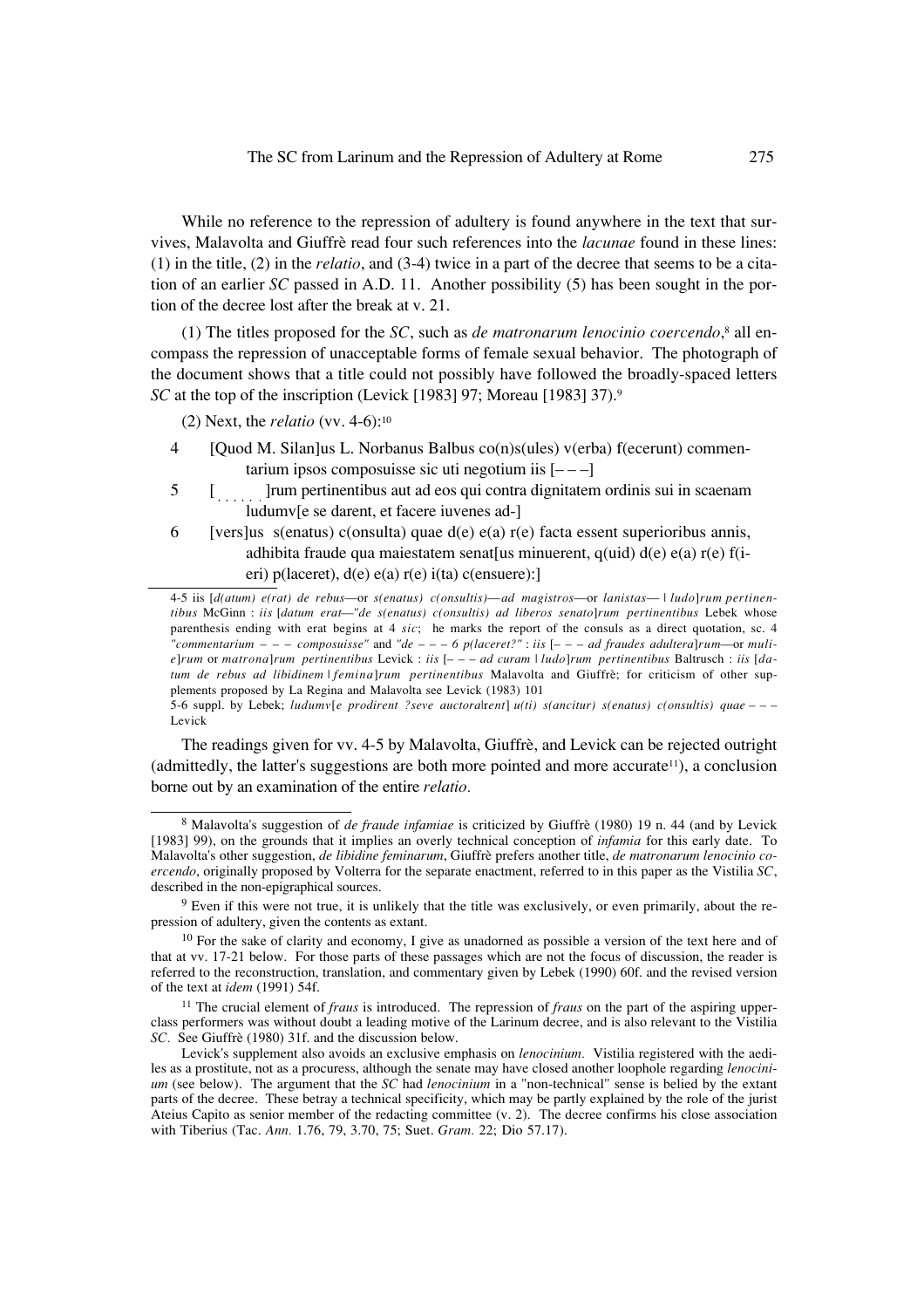We see from the *aut* in v. 5 that a phrase must stand parallel to *ad eos*  $-\frac{1}{e}$  *se dalvent*]. The remainder of the *relatio* up to the transitional formula (i.e.  $u(t)$ )  $-$  [– *minuerent*]) should then refer to both phrases and not just to the latter.<sup>12</sup> This would tend to exclude any reference to the repression of adultery, since such sanctions were contained, at least so far as we know, in no *SCC* previous to A.D. 19. Such measures are not impossible, but this text should not be emended in the absence of evidence. And it is difficult to see how the *maiestas* of the senate would have been compromised through infringement of the *lex Iulia de adulteriis coercendis.*<sup>13</sup>

Because they go to the heart of the decree as extant, the suggestions made by Baltrusch and Lebek are plausible and quite possible. However, Baltrusch's insertion seems too general in its reference to the *cura ludorum.* Lebek strongly criticizes all previous readings for relying on the *de rebus* formula. This he regards as too vague for the language of a legislative enactment and for the meaning of *commentarius*, a document which contained a summary of previous legislation on the subject of prohibitions of public performance by members of the upper orders.

I agree that the *commentarius* must have had such a legislative summary and would suggest only that its contents were not thereby exhausted. The *relatio* informs us that the consuls themselves drew up the document after being charged with this responsibility by the senate. The *commentarius* is likely to have contained some analysis of the ways in which previous decrees had been circumvented,<sup>14</sup> a necessary prelude to the construction of this enactment, which betrays a high level of sophistication in legislative craft. Another feature may have been suggestions for the new legislative design, as embodied in the *SC.* The latter notion gains in probability if we assume that the senators who witnessed the decree, above all the jurist C. Ateius Capito, cooperated in this preliminary task. The *de rebus* formula might not be inappropriate for a *relatio*, where some form of legal shorthand can be expected.15

More vigorous doubts may be entertained of the phrase [*ad liberos* | *senato*]*rum*.16 The reference is too limited; the body of the decree relates to children of the equestrians as well indeed, they receive more attention.17 Instead, the *lacuna* would have contained a reference to

<sup>12</sup> *Quae d(e) e(a) r(e) facta essent* in v. 4 can also be read as *quae d(e) e(is) r(ebus) facta essent.*

<sup>13</sup> True, Augustus in the *Res Gestae* claims a senatorial initiative for his moral legislation (6.2). The *decreta patrum* at Hor. *Saec.* 17-20 concern the *lex Iulia de maritandis ordinibus.* We know that the problem of sexual misconduct was discussed in the senate (Dio 54.16.1-5), but no legislation is recorded: see the list given by Volterra, *NNDI* 16 (1969) s.v. *senatus consulta* 1047-1078 (at 1063-1065) and thatby Talbert (1984) 438-9.

<sup>14</sup> On the *commentarius* and its contents, see v. Premerstein, *RE* 4 (1909) s.v. *commentarii* 726-759 (esp. 731f., 747f., 751f.); Bömer, *Hermes* 81 (1953) 210-250 (esp. 226f., 232, 234, 243-245, 248).

<sup>&</sup>lt;sup>15</sup> As in the phrase *quae d(e) e(a) r(e) facta* in v. 6 and the transitional formula (traditionally abbreviated) *quid de ea re* etc. The *de rebus* would anticipate both the *SCC* mentioned in v. 6 (why are these qualified as *facta essent superioribus annis* if an explicit reference had gone before in v. 4?) and the youthful offenders mentioned in the same line.

<sup>&</sup>lt;sup>16</sup> Lebek (1990) 68 argues from the *ad eos* in v. 5 that we should assume the parallel [*ad*] referred to persons as well. From the mention of senatorial progeny in the first part of the decree itself (v. 7) he deduces a reference to them in the *relatio.* I agree only with the first point.

<sup>17</sup> A similar criticism may be advanced against Crawford's suggestion (*apud* Levick, 101): *iis* [*d(atum) e(rat) de rebus ad dignitatem pat*]*rum pertinentibus.*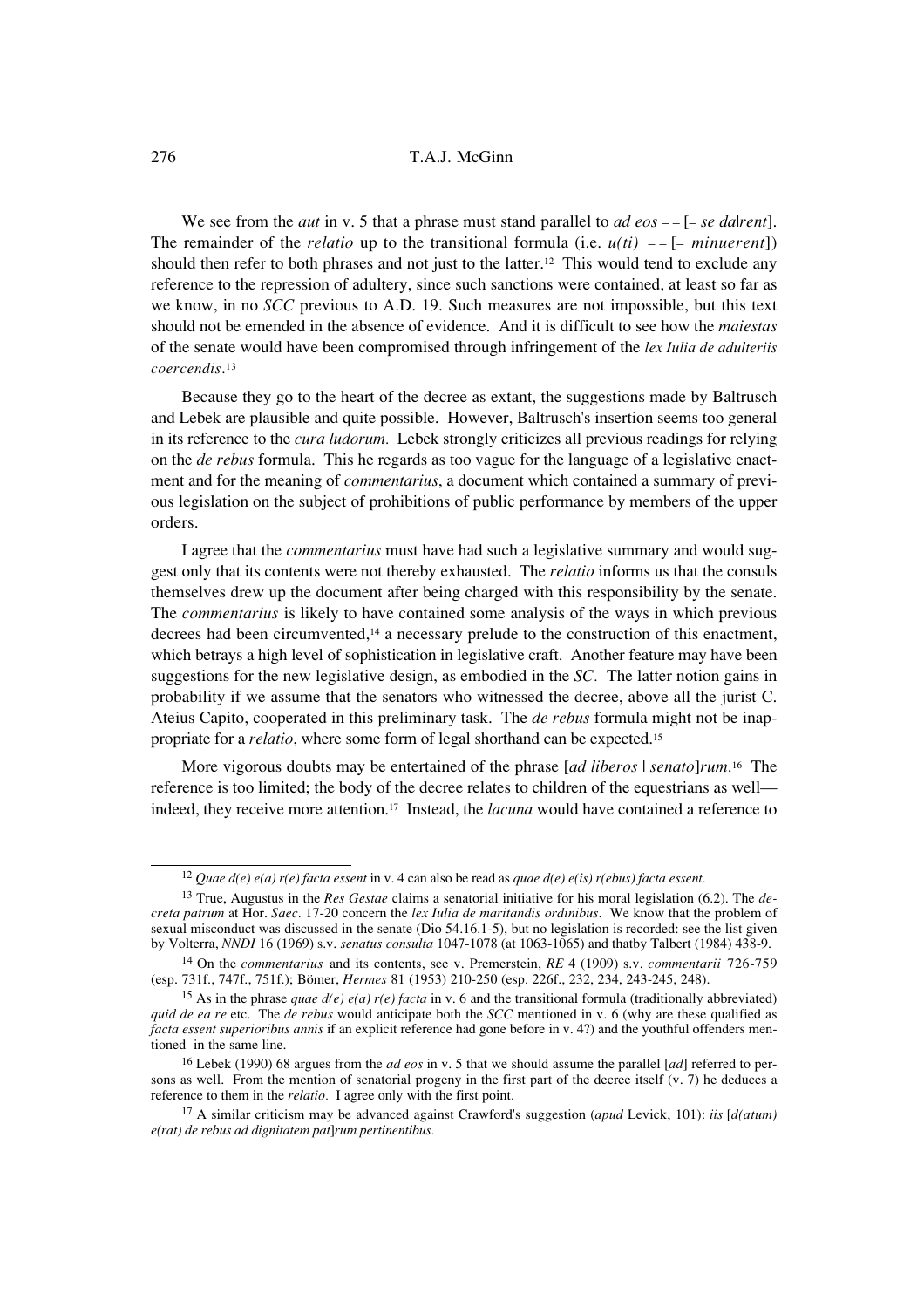the impresarios who contracted for the services of members of the upper classes on stage or in the arena, since it is they who are censured in the initial part of the decree proper (vv. 7-11).<sup>18</sup>

(3-4) Two more references to the repression of adultery have been suggested for *lacunae* at vv. 18-19 and 20-21, a part of the text which appears to be a citation from an earlier *SC* dating to A.D. 11:19

- 17 [Quodque s(enatus)] c(onsulto) quod M(anio) Lepido T. Statilio Tauro co(n)s(ulibus) referentibus factum esset, scriptum compren[sum esset—ne cui ingenuae quae]
- 18 [minor qu]am an(norum) XX neve cui ingenuo qui minor quam an(norum) XXV
- esset auctorare se operas[ve suas  $---$ ]<br>[........] s locare permitteretur, nisi qui eorum a divo Augusto aut ab Ti. Cae-19 sare Aug $[- -]$
- [........ co]niectus esset; qui eorum is qui ita coniecisset auctorare se operasve 20 [!# co]niectus esset; qui eorum is qui ita coniecisset auctorare se operasve suas  $[locare -- -]$
- 21 [!!]arem redducendum esse statuissent—id servari placere praeterquam  $[- - -]$

18 *opera*s*[ve* Moreau : *opera*[s*ve* previous editors 18-19 *opera*s[*ve suas ad* (or *in*) *harenam ludosve* | *scaenico*]*s* McGinn (see *TLL* s.v. *auctoro* 1234.43, 55f.; s.v. *loco* 1561.12f.) : *opera*s[*ve suas in scaenam turpesve* | *ad res alia*]*s* Lebek who marks 17 *ne* – – – 21 *statuissent* as a quotation : *opera*[*sve suas ?ad harenam scaenamve* | ........]*s* Levick : *opera*[*sve suas ad harenam scaenamve spurcos*|*ve quaestu*]*s*<br>Malavolta and Giuffrè<br>19-20 Aug(usto) [creditori addictus et ab eo | in vincla co]niectus esset Lebek : Malavolta and Giuffrè

19-20 *Aug(usto)* [*creditori addictus et ab eo* | *in vincla co*]*niectus esset* Lebek : *Aug*[*usto in* !!\$ | !# *co*]*niectus esset* Levick : *Aug*[*usto in ludum scaenam spurcosve* | *quaestus co*]*niectus esset* Malavolta and Giuffrè

The issue raised by the initial attempts to fill the first *lacuna* (in vv. 19-19) was settled by Levick, who questioned *operas ad spurcos quaestus* as the object of *locare*, noting also that the supplement proposed by Malavolta and Giuffrè is much too long. Lebek's supplement (published in small print) is phrased too broadly. The *relatio* may admit more freedom, but it is difficult to accept such open-ended language in the text of the decree proper. How would the jurists have understood these *turpes res aliae*? My reading avoids this problem; cf.Tac. *Hist.* 2.62 for a similar pairing.

As to vv. 19-20, Levick thought it "extraordinary to find Augustus consigning persons to *spurcos quaestus* ... the brothel and the stage are incredible as punishments at this date.<sup>20</sup>

<sup>&</sup>lt;sup>18</sup> We need not assume that their activities were addressed by previous senatorial enactments, only that they had assisted others in thwarting the intent of those enactments. (Previous legislation on contracts for public performance appears to have taken into account only the performers; see below, nn. 105 and 107.) For a discussion of the relevant legislative history, see Levick (1983) 105-108; Lebek (1990) 43-58.

<sup>19</sup> Levick suggests that the reference to this *SC* extends almost to the end of the text as extant (*statuissent* in v. 21). Lebek (1990) agrees.

<sup>&</sup>lt;sup>20</sup> Our chief concern is with the former: there is in fact no firm evidence for consignment to the brothel as an official punishment before the reign of Septimius Severus. See Augar, *Die Frau im römischen Christenprocess*, Texte und Untersuchungen zur Geschichte der altchristlichen Literatur, n.F. 13.4 (1905); Crescenti, *La condanna allo stupro delle vergini cristiane durante le persecuzione dell'impero romano* (1966; uncritical, but even the evidence he relies on does not speak for forced prostitution, in the technical sense demanded here). Levick, taking *conicere* as "to consign to a certain status" provides three alternatives: *in numerum gladiatorum* or *infamosorum*, or *inter infames.* But the first seems too narrow a category, while the other two predicate a conception of *infamia* that is overly technical for this date.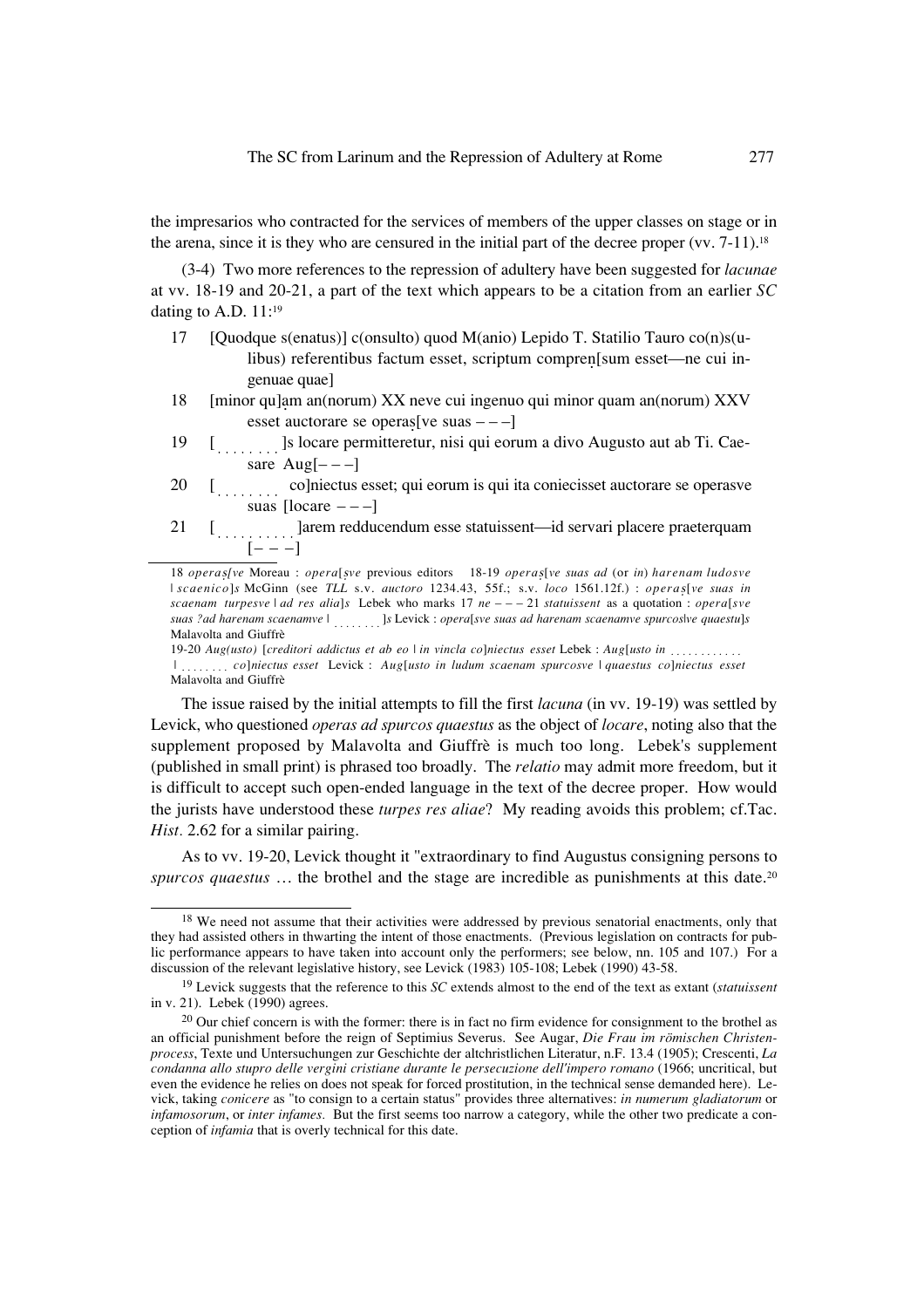Lebek concurs, pursuing a different course of restoration here and in the *lacuna i*n vv. 20-21.21 Whatever solution one accepts, the terms of the debate now exclude any reference to the repression of adultery.

5) Somewhere from just under three-fifth to three-quarters of the original *SC* is lost, a fact which encouraged the earlier commentators to argue that this part of the document contained extensive references to the repression of adultery.

The contents of the decree where the text breaks off provide a clue as to what might have followed. The *SC* of A.D. 11, introduced just before the break, formed part of a series of such enactments (Levick [1983] 105f.). The Larinum document presumably went on to cite previous *SCC* from the years 38 and 22 B.C. (so Lebek [1990] 95-96),<sup>22</sup> and perhaps others as well.23 Then one might look for a brief rehearsal of the sort of behavior that motivated the passage of this *SC.* The *sanctio* would have concluded the document.24 Given the complete absence of any reference to the regime on adultery in the *relatio* and the decree proper as we have them, no such reference belongs here either.

Thanks principally to Levick and Lebek, the main question concerning this *lacuna* may now be regarded as settled. However, the approach taken by the earlier commentators encourage a few observations on method and substance, with implications not so much for the decree itself as for the general problem of the legal regulation of sexuality, with particular reference to prostitution and marriage.

One such observation concerns the type of evidence that may fairly be used to supplement a document of this kind. Malavolta bases part of his restoration on a phrase found in another inscription, *CIL* 1<sup>2</sup> 2123:<sup>25</sup> *quei quaestum spurcum professi essent.* But it is doubtful that this phrase applied, at least exclusively, to prostitutes.26 In fact, the phrase *operas suas ad spurcos quaestus locare* seems without parallel as a description of a prostitute.27 Given the

<sup>24</sup> Other penalties, above all *exilium*, must have been added to what has been construed as the denial of (official) burial honors (*libitinam habere*) given at v. 15 (on how this difficult clause should be understood, see Levick [1983] 99; Baltrusch [1989] 198; Lebek [1990] 92). Lebek, 96 suggests that a confirmation of previously enacted sanction(s) was contained in the lost part of the decree.

<sup>25</sup> On this, Mommsen, *Jur. Schr.* 3 (1907) 198-215 (at 202 n. 1).

<sup>26</sup> *Spurcus* (like *turpis* and *sordidus*, the alternatives proposed) often refers to prostitutes, but caution is necessary. The inscription, found at Sarsina and dating perhaps to the end of the second century B.C., contains a series of regulations for a burial ground put at the disposition of the community by one Horatius Balbus. Excluded from the site are *auctorati*, suicides, and those *quei quaestum spurcum professi essent.* The phrase is decidedly non-technical, and might refer to (besides prostitutes) pimps, *lanistae*, and gamblers, to name a few. In short, one should not treat this inscription as a legal text.

<sup>27</sup> The closest parallel to the proposed reading seems to be Cato (*Orat.* fr. 212M): *qui…se lenoni locavisset.* But Cato specifically opposes this type of prostitute to those who work independently of pimps (cf. Firm.

<sup>21</sup> For the latter, Lebek prefers *"– – – 'is, qui ita coniecisset, auctorare se operasve suas* [*locare aere si sisset, ei id aes* | *ad rem peculi*]*arem redducendum esse' statuissent."*

<sup>22</sup> A break in the chronological order would be justified by the more direct relevance of the *SC* of A.D. 11, which mentions a ban on contracts, and is to some extent taken as a point of departure by this decree: note *id servari placere praeterquam* in v. 21.

<sup>23</sup> Levick (1983) 113 raises the possibility that another *SC*, passed between A.D. 15 and 19, reestablished the ban for equestrians abrogated in A.D. 11 (Dio 56.25.7-8) and stipulated penalties heavier than those consequent upon social degradation. This decree would have motivated various attempts at evasion, which were then countered by the Larinum decree itself.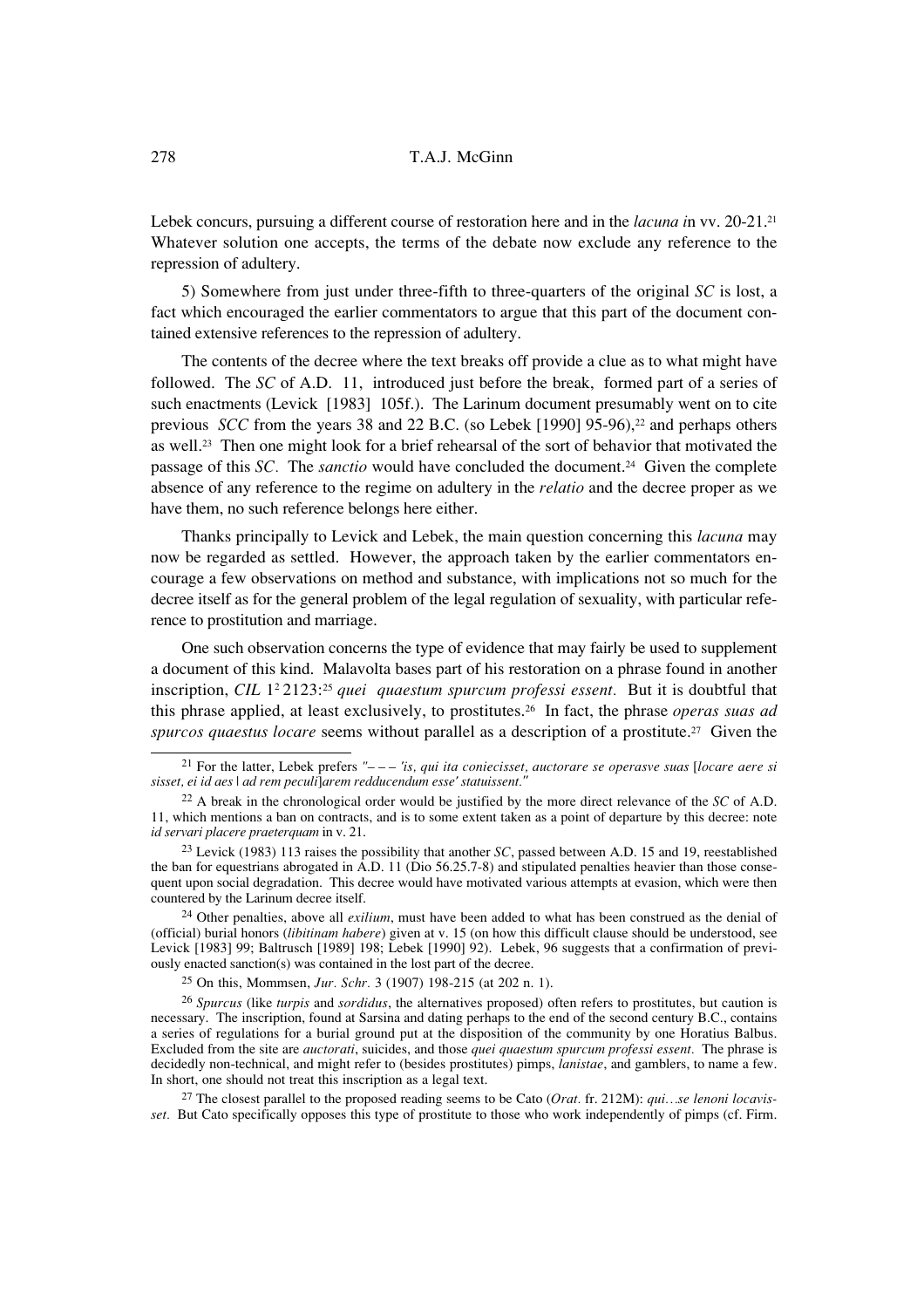concise and serviceable phrase employed for prostitute in earlier legislation, *quae (palam) corpore quaestum facit fecerit,*28 it is difficult to see why this strange circumlocution should be read into the text.29

Next, the importation of a legal regime wholesale into this kind of text is a difficult enterprise in itself. Any attempts to interpret Malavolta's phrase for prostitute would be a problematic affair. Are we to understand the hire-lease contract as standing between prostitute and pimp or prostitute and customer?<sup>30</sup> What sense would either alternative have? Why is there no reference to evasion of the adultery statute, if this was the root problem? Acceptance of the phrase would mean that the *SC* of A.D. 11 denied the validity of such agreements made with males under 25 and women under 20, which in turn implies legal approval of such agreements when made with older men and women not from the upper orders.<sup>31</sup>

The problem cannot be resolved by assuming one, generalized juridical status for all such professions and their practitioners at this time.<sup>32</sup> This is simply does not hold for some important legislative enactments,<sup>33</sup> and in others these professions are grouped with many others.<sup>34</sup> No other legislative enactment from the early empire or earlier argues for placing *ars ludicra*, *lenocinium*, and *lanistatura* together here.

Another pitfall has been the relationship between the Larinum decree and the Augustan social legislation. Levick ([1983] 104) notes that the age limits given correspond to those granting exemptions under the *"lex Papia Poppaea"* (*UE* 16.1), and suggests that free persons had been evading the penalties for celibacy by adopting professions which made them ineligible to marry *ingenui*; the *SC* of 11 responded to such evasion.

Mat. *Math.* 3.6.22, 4.13.4, 5.2.3; Varro *Men.* 432 is of no relevance). Ovid's (*Am.* 1.10.30) *sola locat noctes, sola locanda venit* seems more poetic fancy than common usage, especially given the context (note that Barsby, *Ovid: Amores I* [1979] *ad loc.* prefers the alternative ms. reading *licenda* for *locanda*). See also *Itala Mich.* 1.7 with *TLL* s.v. *locatio* 1555.72-74. Most of the relevant examples (i.e. where the purpose of hiring is explicitly prostitution: *TLL* s.v. *conduco* 159.48-61) can be taken as slang or non-technical usage (see, for example, the *scortum conductum* of Plautus *Amph.* 288. *Conducere* and its cognates, used in a technical sense, do appear in late-antique legal texts: Theod., Val. CTh. 15.8.2 (a.428) = C. 11.41 [40].6); *eidem*, Nov. 18.1 (a. 439); cf. the references to hiring agreements in Iustinianus Nov. 14 (a. 535). See, in general, the treatment of descriptions of prostitutes in Adams, *RhM* 126 (1983) 321-358.

<sup>28</sup> It appears in the *Tabula Heracleensis* (v. 122, with the masculine pronoun and *fecit* for *facit* and without *palam*) and the *lex Iulia et Papia* (see Ulp. D. 23.2.43 pr. -5).

<sup>29</sup> The phrase does not suit the context, given the position of the word *locare* in v. 19, nor would it fit in the subsequent lacuna at vv. 19-20, where *spurcosve quaestus* has also been proposed.

<sup>&</sup>lt;sup>30</sup> The latter agreement is treated in private law as an "innominate contract": Ulp. D. 12.5.4.3 and Sturm, *Fg. Kaser* (1986) 281-288 (at 283).

<sup>&</sup>lt;sup>31</sup> Members of the senatorial and equestrian orders both seem by now to be categorically excluded from public performances, the real issue here: Levick (1983) 105f.

<sup>32</sup> Malavolta (1978) 377: "generalmente *ars ludicra*, *lanistatura*, *lenocinium* sono raggruppate nei provvedimenti legislativi che discriminavano queste attività …" Giuffrè (1980) 23 n. 64 agrees.

<sup>33</sup> In the *lex Iulia de adulteriis coercendis*, female prostitutes and procuresses are exempted, while actresses are not (reasonably enough, *lanistae* receive no mention). In the *lex Iulia et Papia*, members of the senatorial class are forbidden to marry actresses, who are permitted to the *ceteri ingenui* (while prostitutes and procuresses are not). None of the sources that describe measures designed to keep members of the upper orders off the stage and out of the arena mentions prostitution and its practitioners: Levick (1983) 105f.

<sup>34</sup> For example, in the *Tabula Heracleensis*, among the nearly two dozen categories forbidden to serve as  $decurions (vv. 108f.).$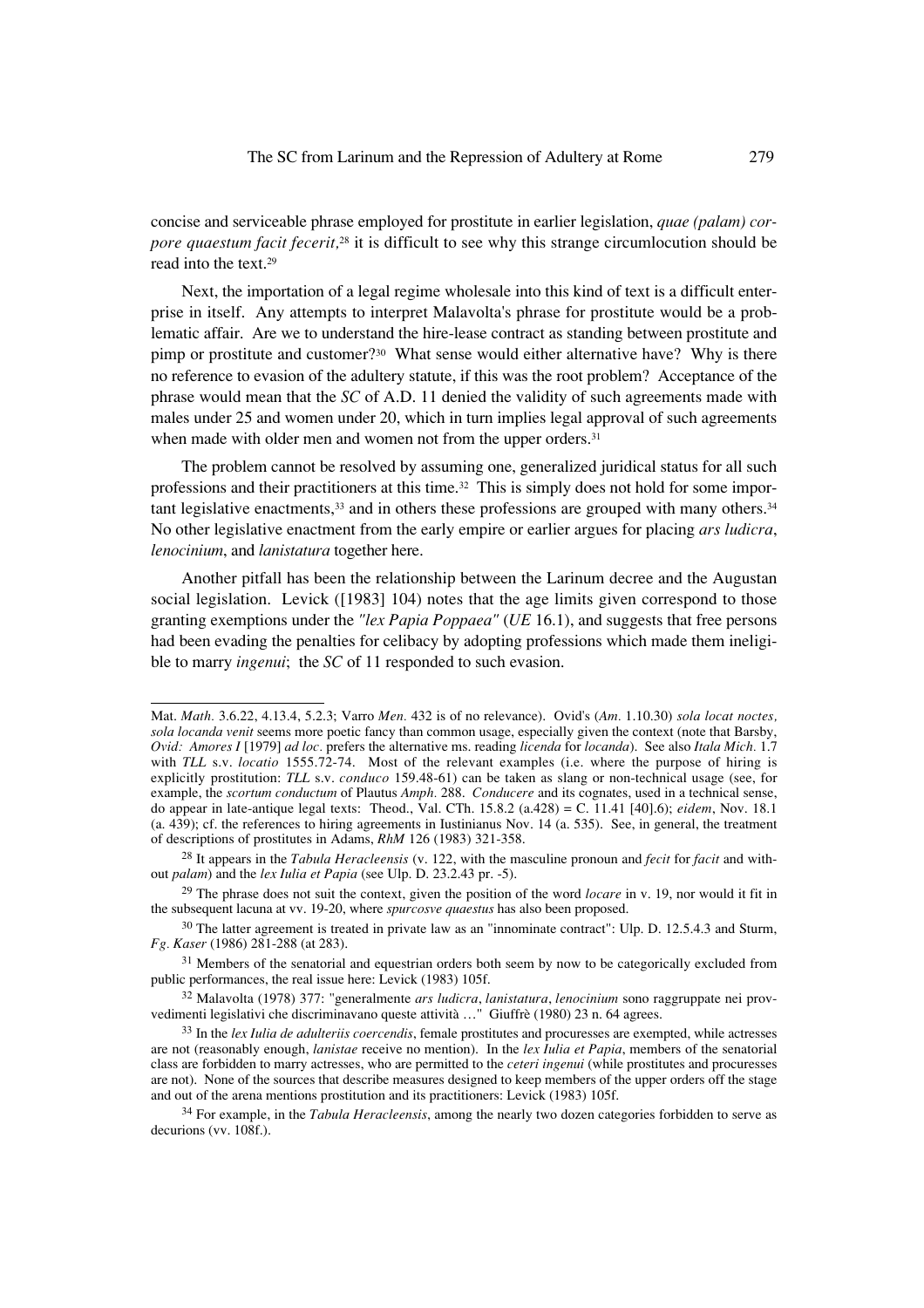There are two objections to this view. First, the age limits in this law cannot establish a direct connection with the Augustan marriage legislation, which forms a separate legislative tradition.35

Second, even if the age limits were derived from the *lex Iulia et Papia*, this does not prove that the evasion described by Levick actually took place. There is no evidence that members of the senatorial and equestrian orders sought to escape the marriage law's penalties by declaring themselves prostitutes or actresses. And the potential benefits were apparently outweighed by the disadvantages.36

In sum, no direct connection between the *SC* of 11 (and thus the Larinum *SC* which quotes it) and the *lex Iulia et Papia* should be assumed.37

# II. TACITUS, SUETONIUS, AND PAPINIAN

In turning to the three literary and legal texts, we should first attempt to reconstruct what developments took place in the repression of adultery in A.D. 19, and then see if this evidence supports a direct connection between these developments and the *SC* from Larinum. Tacitus provides the fullest information on the repression of adultery, recording the punishment meted out to a woman who had sought to evade prosecution under the *lex Iulia* as well as an outright

<sup>&</sup>lt;sup>35</sup> The 25 year limit for males, a feature of the Augustan laws on marriage and adultery, goes at least as far back as the *lex Laetoria*, passed in the first decade of the second century B.C.: on this law, see Weiss, *RE* suppl. 5 (1931) 578-582; Kaser, *Das römische Privatrecht* 12 (1971) 276-277; Di Salvo, *Lex Laetoria* (1979). The 20 year limit is more problematic. The *lex Aelia Sentia* (Gaius 1.40) stipulated this as a minimum age for manumitters of both sexes. Most importantly, the marriage laws themselves were inconsistent. The *lex Iulia de maritandis ordinibus* gave twenty years as its minimum for women to marry, but the *lex Papia Poppaea* laid down a younger age limit for the bearing of children; the two were reconciled by Septimius Severus: Astolfi, *La Lex Iulia et Papia*2 (1986) 1f. on Tert. *Apol.* 4.8.

A similar confusion has arisen over the question of membership in an order as defined by family relationship. Demougin (1988) 559f. assumes that the *lex Iulia et Papia* and the Larinum decree contained identical definitions of membership in the *ordo senatorius*: this extends for four generations in the male line of a member of the senate. In fact, this is true only of the former statute (Paul. D. 23.2.44pr., quoting the law); the Larinum *SC* (v. 7) has *filius senatoris*, *filia*, *nepos*, *neptis*, *pronepos*, *proneptis.* In other words, cognatic descendants are included, so that the children and grandchildren of a senator's daughter were liable to the *SC* but not the marriage law. As for Demougin's suggestion (571) that the precise definitions of relationship embodied in later legislation originated in an *SC* of 22 B.C. dealing with public performances by members of the upper orders, Dio (54.2.5), our sole source, mentions only the sons and grandsons of senators. It is generally difficult to desume details of a legal regime from the writings of Dio and Suetonius; on this, see Lebek (1990) 53.

<sup>&</sup>lt;sup>36</sup> The most important sanctions imposed by this law involved testamentary incapacity and thus would have affected primarily the upper classes. Even so, there were important loopholes, such as the one which allowed violators to receive bequests from close relatives. No professions were exempted completely; prostitutes might receive a quarter of bequests not otherwise allowable (Quint. *IO* 8.5.19). One may doubt the power of this provision to motivate women (at least those for whom such bequests mattered) to declare themselves prostitutes.

<sup>37</sup> Levick (1983) 101 states with reference to the Larinum *SC*: "the persons now forbidden stage and arena are the same as those barred from marriage to freedmen and freedwomen and actors and their children under the *lex Iulia de maritandis ordinibus* of 18 B.C. (Paul. D. 23.2.44), except that the latter affected only descendants in the male line …" This has to be modified, because the prohibitions in the Larinum decree extend to equestrians (vv. 7-8; cf. vv. 12-14), while the marriage prohibitions Levick speaks of were limited to the senatorial order (Paul. D. 23.2.44 pr.; *UE* 13.1). Demougin (1988) 573-574 suggests that the equestrians were originally included as a separate category in the marriage legislation, but there is not a trace of evidence to support this argument in the relatively abundant sources.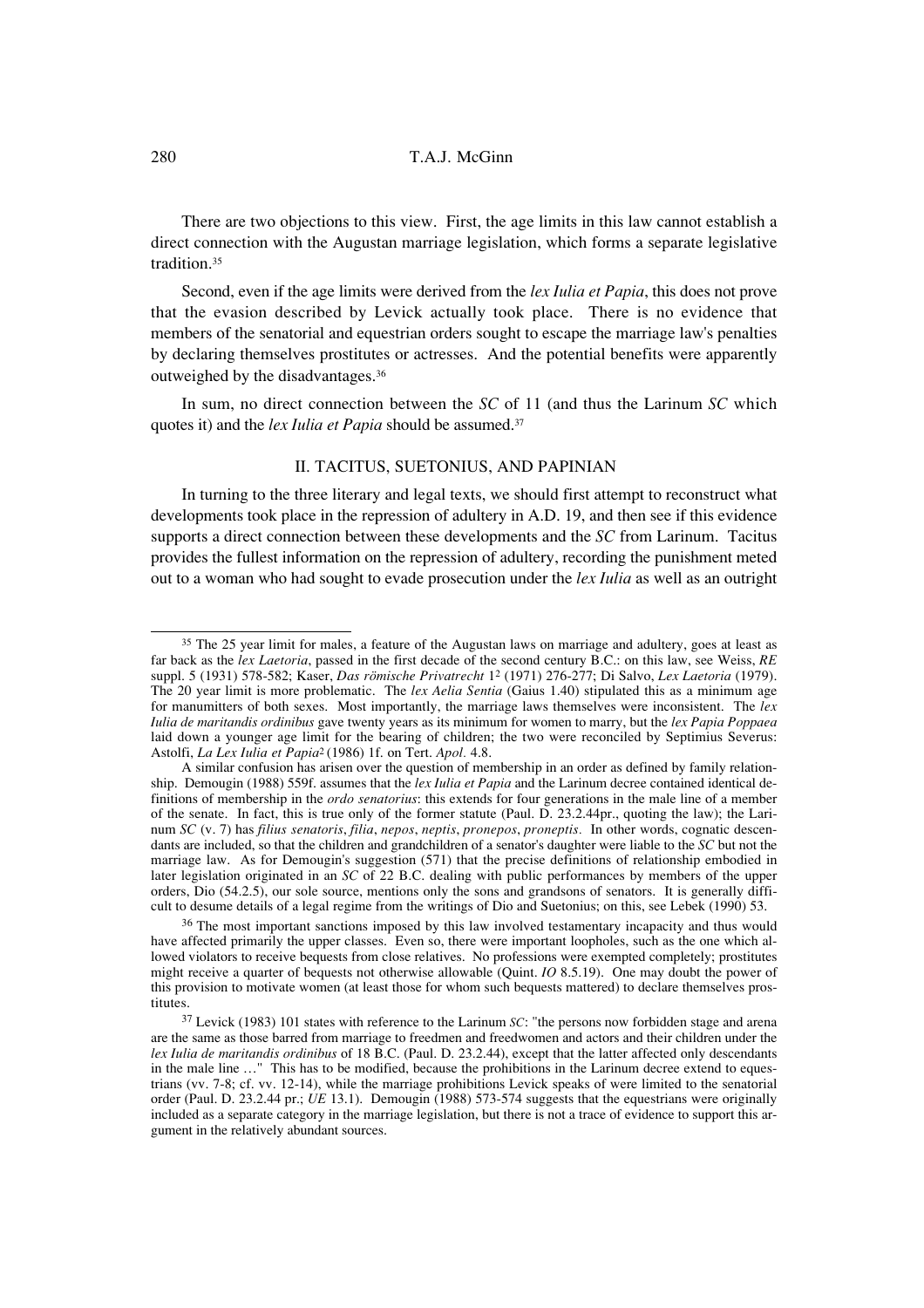ban imposed on the practice of prostitution by women of the equestrian and (*a fortiori*) senatorial orders (Tac. *Ann.* 2.85.1-3):38

1. Eodem anno gravibus senatus decretis libido feminarum coercita cautumque, ne quaestum corpore faceret cui avus aut pater aut maritus eques Romanus fuisset. 2. Nam Vistilia praetoria familia genita licentiam stupri apud aediles vulgaverat, more inter veteres recepto, qui satis poenarum adversum impudicas in ipsa professione flagitii credebant. 3. Exactum et a Titidio Labeone Vistiliae marito, cur in uxore delicti manifesta ultionem legis omisisset. atque illo praetendente sexaginta dies ad consultandum datos necdum praeterisse, satis visum de Vistilia statuere; eaque in insulam Seriphon abdita est.

These events are placed by the historian at the end of his narrative for the year 19.39 Vistilia, a woman of praetorian family,40 has attempted to escape prosecution for adultery by claiming the exempt status of a prostitute.41 Her husband is threatened with a charge of *lenocinium*, but escapes punishment through appeal to a statutory time provision. The senate decides, apart from a penalty for Vistilia, that henceforth no woman whose grandfather, father, or husband had been a Roman *eques* will be permitted to prostitute herself and closes the "loophole" in the adultery law that Vistilia had attempted to exploit.

Tacitus' account raises several important questions. First, when did the practice of prostitutes registering with the aediles begin and what was its purpose? Second, did Vistilia's behavior motivate the senate to take action, or was she simply the first to be punished? Third, how many *SCC* were there and what precisely did they lay down? Fourth, what was the nature of her punishment: *exilium* or the somewhat less drastic penalties of the *lex Iulia* itself?

**1) The date and purpose of the aediles' list.** The words *more inter veteres recepto* imply longstanding practice, presumably dating long before the passage of the *lex Iulia.*42 Largely on the basis of this passage, Mommsen ([1887] 2.510-511) assigns a general

<sup>38</sup> Commentators generally assume this extension, owing to Vistilia's senatorial status. Compare the principle laid down by the jurist Marcellus, who asserts that the marriage prohibitions of the *lex Iulia et Papia* designed for individuals of lower social status apply also to those of higher status (D. 23.2.49). It is therefore not necessary to suppose that Vistilia's husband was an equestrian (see Eck, *RE* Suppl. 14 [1974] s.v. Vistilia [2] 910-911; Demougin [1988] 557 n. 13). The reason why equestrian women were included under the ban is explored below.

<sup>&</sup>lt;sup>39</sup> Tacitus groups this together with other items of note in standard annalistic practice. Thus the position of the notice does not determine its date within the year (see below).

<sup>40</sup> For her connections, and those of her husband, see Pliny *NH* 35.20; Syme (1949/1970) 74-76; *idem* (1970/1979) 2.810-811. He suggests that her father was the ex-praetor Sex. Vistilius, forced to commit suicide in A.D. 32 (Tac. *Ann.* 6.9.2). Titidius was an amateur painter, whose work was ill received: Pliny *NH* 35.20.

<sup>41</sup> The *lex Iulia de adulteriis coercendis* specifically exempted from its penalties prostitutes and perhaps procuresses. The exemption of slavewomen was regarded as implicit, and that accorded to convicted adulteresses was the product of juristic treatment of the law. For the exemptions, see Pap. D. 48.5.6 pr.; Dioclet., Maxim. C. 9.9.22 (a. 290); *eidem*, C. 9.9.23 pr. (a. 290); Quint. *IO* 7.3.6; Ulp. D. 25.7.1.2; Suet. *Tib.* 35.2; Pap. D. 48.5.11(10).2 (*PS* 2.26.11 is a post-classical extension).

<sup>&</sup>lt;sup>42</sup> The practice is often assumed to have predated the law; at any rate, no firm link between the two has been drawn. Mommsen (1899) 159 n. 2 sees a connection between this list and a register kept by the *tresviri capitales* in Plautus' day (*Asin.* 131). But we do not know if such women appeared on the list *qua* prostitutes or if, as the other evidence of such magisterial record-keeping suggests (*Aulul.* 416: carrying a weapon; *Truc.*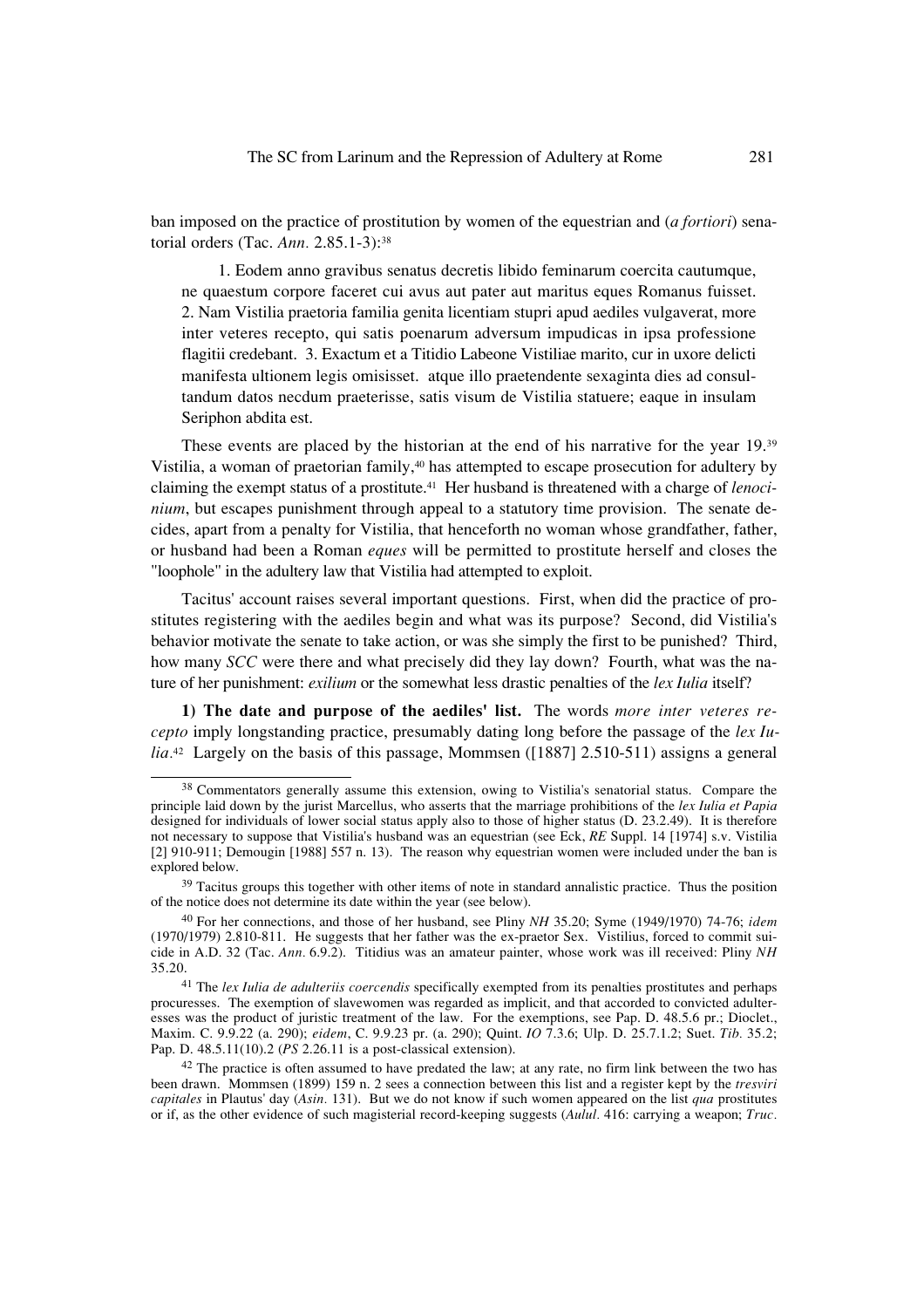supervision of brothels to the aediles.<sup>43</sup> As with other enterprises that were privately operated for public use, such as baths and eating places, their chief concern was the preservation of public order, a lesser one the supervision of commercial activity.

Longstanding aedilician oversight may be conceded for the brothels. But the maintenance of a list of prostitutes is another matter altogether. Vistilia's conduct makes sense only if prostitutes were exempt under the adultery law and the list guaranteed the exemption.44 Tacitus implies as much with his justification for the list, which suggests an attempt to punish or discourage prostitutes. A third possibility is that the law assigned a new purpose to a preexisting register. The better view is that the registration of prostitutes with the aediles was stipulated by the *lex Iulia* itself, since it would have served no purpose before the introduction of the statutory exemption for prostitutes. The list was designed to validate legitimate exemptions under the law and at the same time to discourage too many women from taking advantage of this dubious privilege.45

Besides this passage from Tacitus, Mommsen cites two other authorities for his views on the nature of the list. One is the passage of Suetonius (*Tib.* 35.2) discussed below. The other, a text of Origen, has nothing to do with the list of prostitutes.<sup>46</sup> We are thus left with only two pieces of evidence, both of which report an event that occurred in A.D. 19.<sup>47</sup>

The discontinuation of the list is only suggested, not proven, by the complete lack of further evidence.<sup>48</sup> The hypothesis is strengthened, however, by some other considerations. The Vistilia incident resulted in an *SC* which flatly prohibited the practice of prostitution by senatorial and equestrian women. After this, registration may have been less necessary (though, to be sure, none of these women had ever registered before). In any case the practice was perhaps discredited by the entire affair. Second, when Caligula imposed the tax on

<sup>759</sup>f.: again prostitutes, but at issue is a racket in suppositious children), they were simply included with other individuals considered a threat to public order. A third possibility exists, namely, that Plautus has retained a reference to an Athenian practice and inserted the appropriate Roman magistracy. At all events, nothing indicates a connection between this list and that of the aediles, which allowed an exemption from the adultery law. Guarino, *Labeo* 24 (1978) 116 rightly discounts Krenkel's suggestion that an official register of doctors, fashioned on the analogy of the list under discussion, was kept at Rome.

<sup>43</sup> A *lex lenonia* mentioned in a fragment of Plautus (preserved at Festus p. 127L) may have granted the aediles some authority in this area (if this is a reference to a genuine law and not a Plautine witticism). See the remarks of Kunkel, *Untersuchungen zur Entwicklung des römischen Kriminalverfahrens in vor-sullanischer Zeit* (1962) 123 n. 449 and now Formigoni Candini (1990) 104-105

<sup>44</sup> Insofar as procuresses were exempted under the statute, they would perhaps be included on the list.

<sup>45</sup> On this aspect, see Daube (1986) 4.

<sup>46</sup> Orig. *Cels.* 4.63 makes no mention of a list, or even of regular oversight of the brothels by aediles. Moreover, while the passage calls the officials *agoranomoi*, the usual Greek equivalent for *aediles*, there is no evidence for the latters' existence after Alexander Severus, as Mommsen (1887) 2.522 points out. Chadwick's translation (*Origen: Contra Celsum2* [1965] 235) "public authorities" or some equivalent, such as "city officials," is to be preferred. In fact, the text seems to refer to the suppression of male homosexual prostitution, an act attributed by Aurelius Victor (*Caes.* 28.6-7) to Philip the Arab, under whose reign the *Contra Celsum* was written (Chadwick, o.c. xivf.).

<sup>47</sup> To these can be added Ovid *Fasti* 4.866, which, given the date of the poem (the six books were more or less finished by A.D. 8: Bömer, *P. Ovidius Naso. Die Fasten* 1 [1957] 17), supports the argument made in the text as to the list's date of origin.

<sup>48</sup> Sen. *Vita Beata* 7.3 shows the aedilician oversight of brothels, at any rate, continued to be exercised. This is consistent with the argument that this was a separate function, dating from a period before the introduction of the list under Augustus.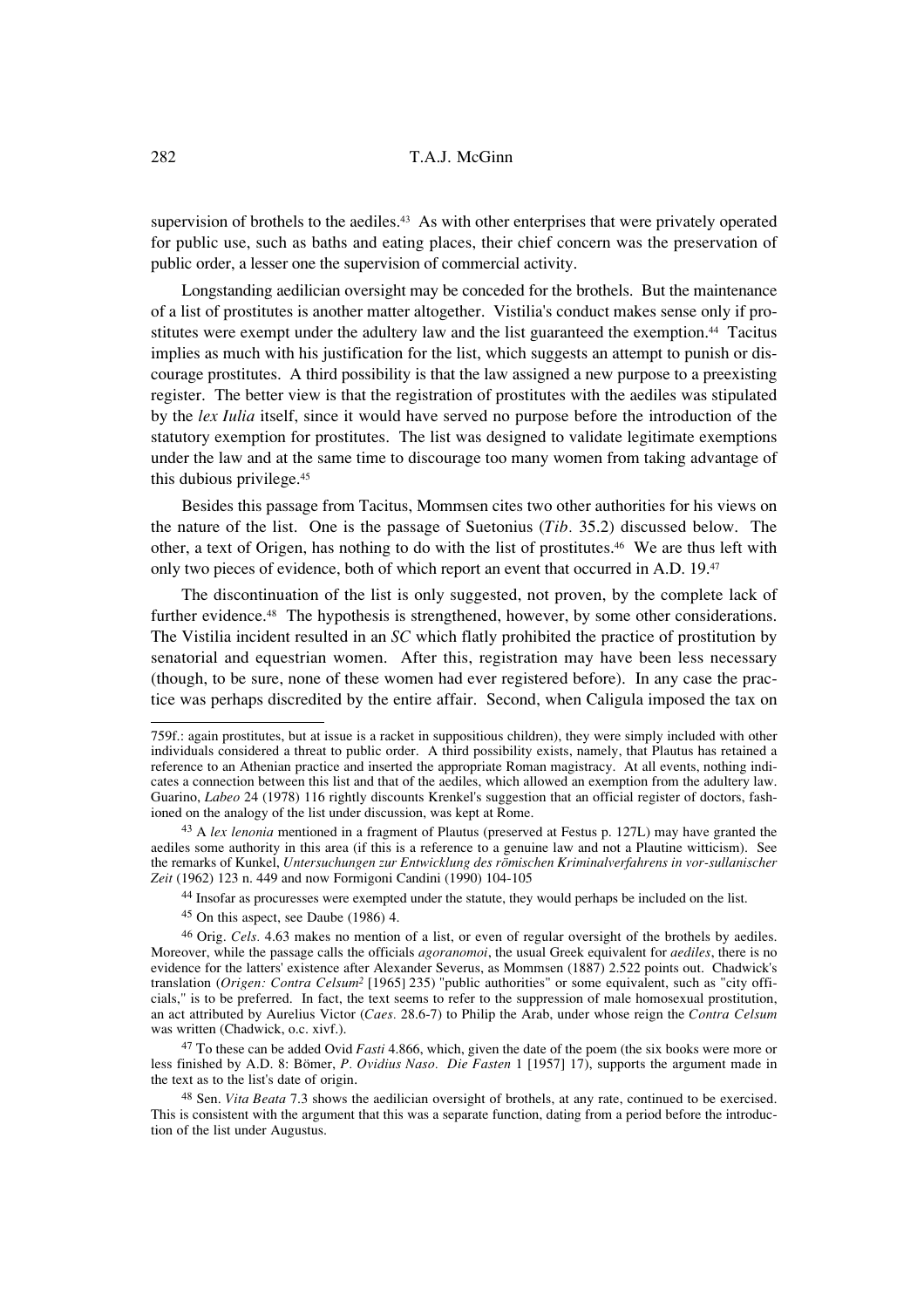prostitutes in A.D. 40, all responsibility for record-keeping in this area may have passed to the tax-collectors, first the publicans and later the army.49 Of interest also is the fact that jurists writing at a later date make no mention of the register in constructing their definition of prostitutes.50 Even an incomplete list might have served as a point of departure.

Tacitus' justification of the list suggests its intimate association with the *lex Iulia.* The phrase *more inter veteres recepto* does not really conflict with this notion. For one thing, *veteres* does not always mean "the ancients" in our sense of the term.<sup>51</sup> Tacitus might properly use the word to refer to a legislative provision that was almost a century and one-half old when he wrote.52 This is credible if, as seems likely, the practice had since been discontinued. But it is also possible that Tacitus wished to render Vistilia's conduct all the more shocking by making it look like an abuse of a *mos* that was long-standing in her own time.

Why would the aediles be entrusted with the registration of prostitutes under the adultery law? As noted, they may already have had responsibility for supervision of the brothels themselves, along with other businesses that catered to public amusements. Another aspect of their magisterial competence was the prosecution, through the *iudicia populi*, of men and women for adultery and other sexual offences, a practice that evidently extended far back into the Republic.53 This in itself might have suggested to the legislator a role for them in the enforcement of the *lex Iulia*, an idea which is strengthened by the fact that, with the disappearance of the censorship as an independent magistracy under Augustus, the aediles were now called to act as a sort of petty censor. One aspect of this is their newly assigned responsibility, noted by Mommsen, $54$  of ensuring that persons appearing in public wore the clothing appropriate to their status.

The implications of the legislative provision for registration may now seem clearer. As Tacitus suggests, the maintenance of a register would have acted to discourage any woman

<sup>49</sup> See the discussion in McGinn, *Helios* 16 (1989) 79-110.

<sup>50</sup> Marcel. D. 23.2.41pr.; Ulp. D. 23.2.44pr.-5. Admittedly, these are constructed for the regime laid down by the *lex Iulia et Papia*, but the adultery law is taken into account, both implicitly and (by Ulpian) explicitly.

<sup>51</sup> For example, Quintilian uses it to refer to Cicero: *omnes veteres et Cicero praecipue* (*IO* 9.3.1). Cicero himself uses the word to refer to the Gracchi and Appuleius Saturninus (*Sest.* 105). Tacitus includes Livy among the *veteres* (*Agricola* 10.3). To be sure, the status of Cicero and his contemporaries as such might be questioned, at least as late as Vespasian's reign: *Dial.* 16.4f. But this argument has the air of a challenge to the conventional wisdom: cf. *Dial.* 25.1f.; see also *Hist.* 2.38.2, 3.24.2, *Ann.* 2.88.3, 4.32.1, 14.42.2, with Mommsen (1899) 631 and n. 1; Koestermann *ad. loc.*

<sup>52</sup> The *lex Iulia* was passed in 18 or 17 B.C.: Arangio-Ruiz, *Scritti di diritto romano* 3 (1977) 249-294 (at 250; = *Augustus: Studi in occasione del bimillenario augusteo* [1938] 101-146).

<sup>53</sup> Livy 8.22.3, 10.31.9, 25.2.9 and Mommsen (1887) 2.493; Jones, *The Criminal Courts of the Roman Republic and Principate* (1972) 15. They seem to have exercised exclusive jurisdiction over offenses committed by women: Garofalo, *SDHI* 52 (1986) 451-476, especially 455 and 475. Also relevant is their prohibition against castrating slaves; on this and more generally on the aedilician *cura morum*, see Sabbatucci, *Mem. Acc. Lincei* 6.3 (1954) 255-334 (at 320f.; the argument that a common religious basis is behind the repression of adultery and the oversight of prostitution is implausible); Dalla, *L'incapacità sessuale in diritto romano* (1978) 74f.; Velasco, *AHD* 52 (1982) 733-749. On their repression of gambling, see Baltrush (1989) 103.

<sup>54</sup> Mommsen (1887) 2.509, who cites Suet. *Aug.* 40.5: *negotium aedilibus dedit, ne quem posthac paterentur in foro circave nisi positis lacernis togatum consistere.* The language has the ring of a legislative enactment.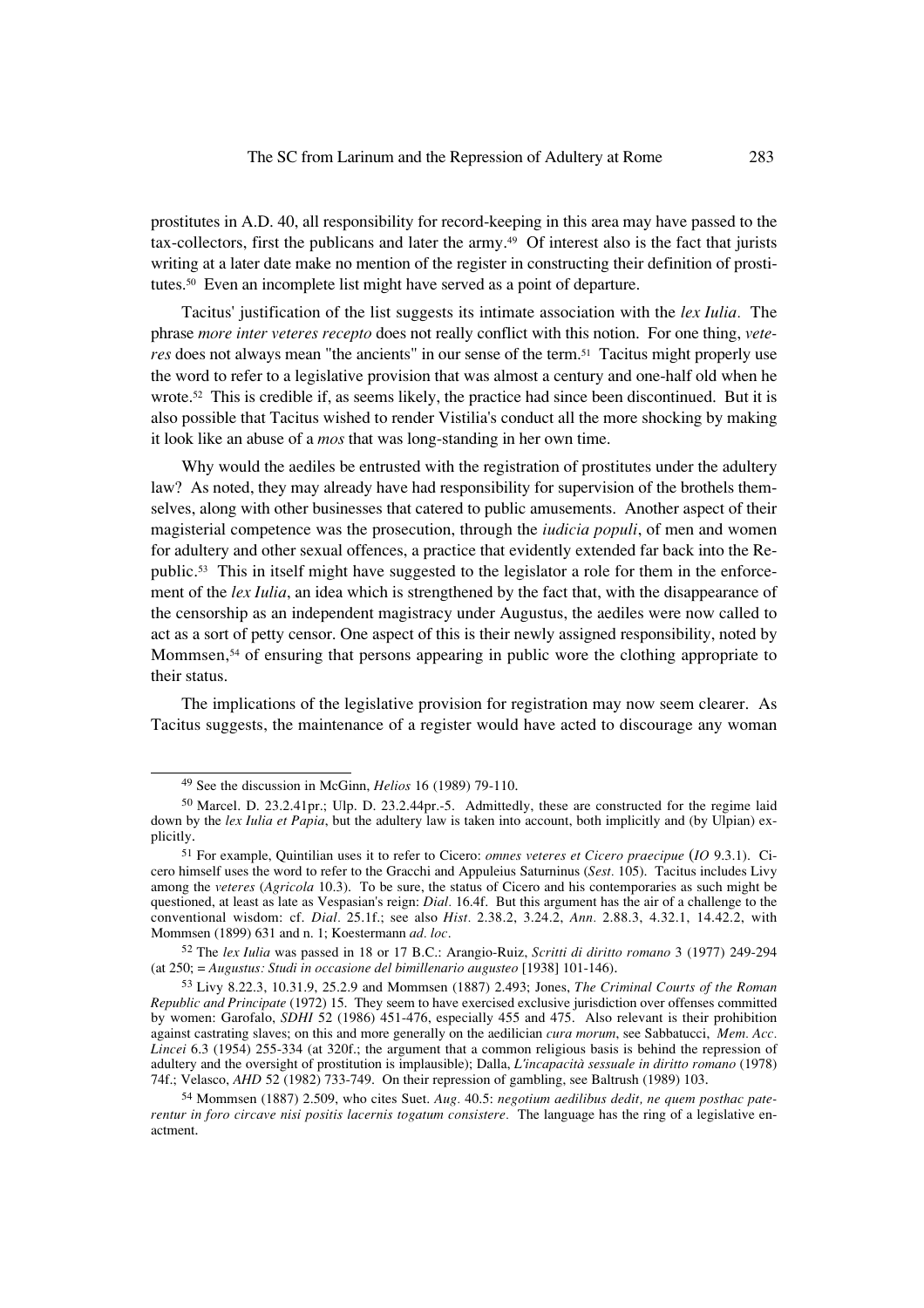with pretensions to respectability from entering prostitution.<sup>55</sup> For those who did become prostitutes, the social stigma was punishment enough, at least from an upper-class perspective. But this was far from being the only or even the major purpose behind this provision. The real intent was to create another objective boundary between respectable women and the outcast class of prostitutes.56 It fits in well with Augustus' larger purpose of redefining and reinforcing social and moral boundaries weakened by years of revolution, civil war, and rapid social change.

**2) The motive for the** *SC***.** Giuffrè has vigorously argued that Vistilia herself did not motivate the passage of the *SC*: her case formed "la prima applicazione, non l'*occasio*" ([1980] 11). This is untenable. First, Tacitus himself evidently believed otherwise.57 Second, in order to explain how someone of Vistilia's station came to violate so flagrantly a decree so recently passed, Giuffrè implies that she must have received poor legal advice, though there is absolutely no evidence for this rather improbable assumption.<sup>58</sup>

Finally, Giuffrè claims Vistilia could not have been liable, under the terms of the *lex Iulia*, to the charge on which she was convicted, before the passage of the *SC* introduced that particular sanction. But Vistilia violated more than just the spirit of the law, that is, her behavior amounted to more than *fraus legis.*59 Tacitus' account implies that she registered with the

<sup>55</sup> Was the list comprehensive? It is sometimes assumed that only freeborn prostitutes were supposed to register. However, since *libertinae* were liable to prosecution under the adultery laws, they presumably were placed under the same obligation to have their names entered on the list, at least in theory. So the register was evidently intended for every Roman prostitute or procuress, apart from slaves, who were excluded from criminal liability under the statute *ipso iure.* In reality, it is difficult to imagine that the list was ever extensive, let alone complete. Any woman with a claim to respectability or hope of such for the future would not dare approach the magistrates. Many poor women who worked as prostitutes on a part-time or temporary basis had perhaps less to fear from a prosecution for adultery than they did from the consequences of such a public admission of disgrace. The reluctance of English prostitutes to be registered under the nineteenth-century Contagious Diseases Acts is instructive: see Walkowitz, *Prostitution and Victorian Society* (1980). As for the question of official intent, Tacitus gives the impression that the list was thought to function best when it contained no names at all. This may be regarded as an exaggeration, given the complex role prostitution played in Roman sexual politics, but it is telling nonetheless. The theory was that Roman women, caught between the prospect of public disgrace through registration and disgrace and worse if they did not register, would turn instead to the practice of virtue. Finally there is nothing in the evidence to suggest that the aediles' role was anything but passive. In other words, they did not seek out women in order to register them, but awaited the initiative of those bold (meaning shameless, on the Roman estimate) spirits who wished to claim the privilege of exemption. The aediles had no motive to act otherwise, unlike the collectors of Caligula's tax. The obvious conclusion is that the Roman register never was, nor was intended to be, a comprehensive list, a sort of precursor to the rolls of prostitutes kept by modern bureaucracies (for an example of this practice, see the massive study of Corbin, *Women for Hire. Prostitution and Sexuality in France After 1850* [1990]).

<sup>56</sup> Compare the distinguishing form of dress for prostitutes, the toga. On the creation of boundaries between prostitutes and respectable women, see the works of feminist historians and anthropologists cited by Rosen, *The Lost Sisterhood: Prostitution in America, 1900-1918* (1982) 49.

<sup>57</sup> The sentence introducing Vistilia begins with an explanatory *nam* (Giuffrè's contention demands *deinde* or the like) and the tense of *vulgaverat* shows past action.

<sup>58</sup> Giuffrè allows that Vistilia's husband, who manages "to get off on a technicality," had access to better advice of counsel.

<sup>59</sup> I do not share Daube's view (1986) 1f. that Vistilia's action constituted a "dodge" that would "stand up to judicial scrutiny"; see below in the notes. Acts that contravened the spirit, but not the letter, of a statute were *fraus legis*: Paul. D. 1.3.29; Ulp. D. 1.3.30; Honsell, *Fs. Kaser* (1976) 111-126; Behrends, *Die Fraus Legis* (1982); Fascione, *Fraus Legi* (1983). Throughout the Republican and Augustan periods, such behavior was punishable only through fresh legislation. At some point in the first century A.D. extensive interpreta-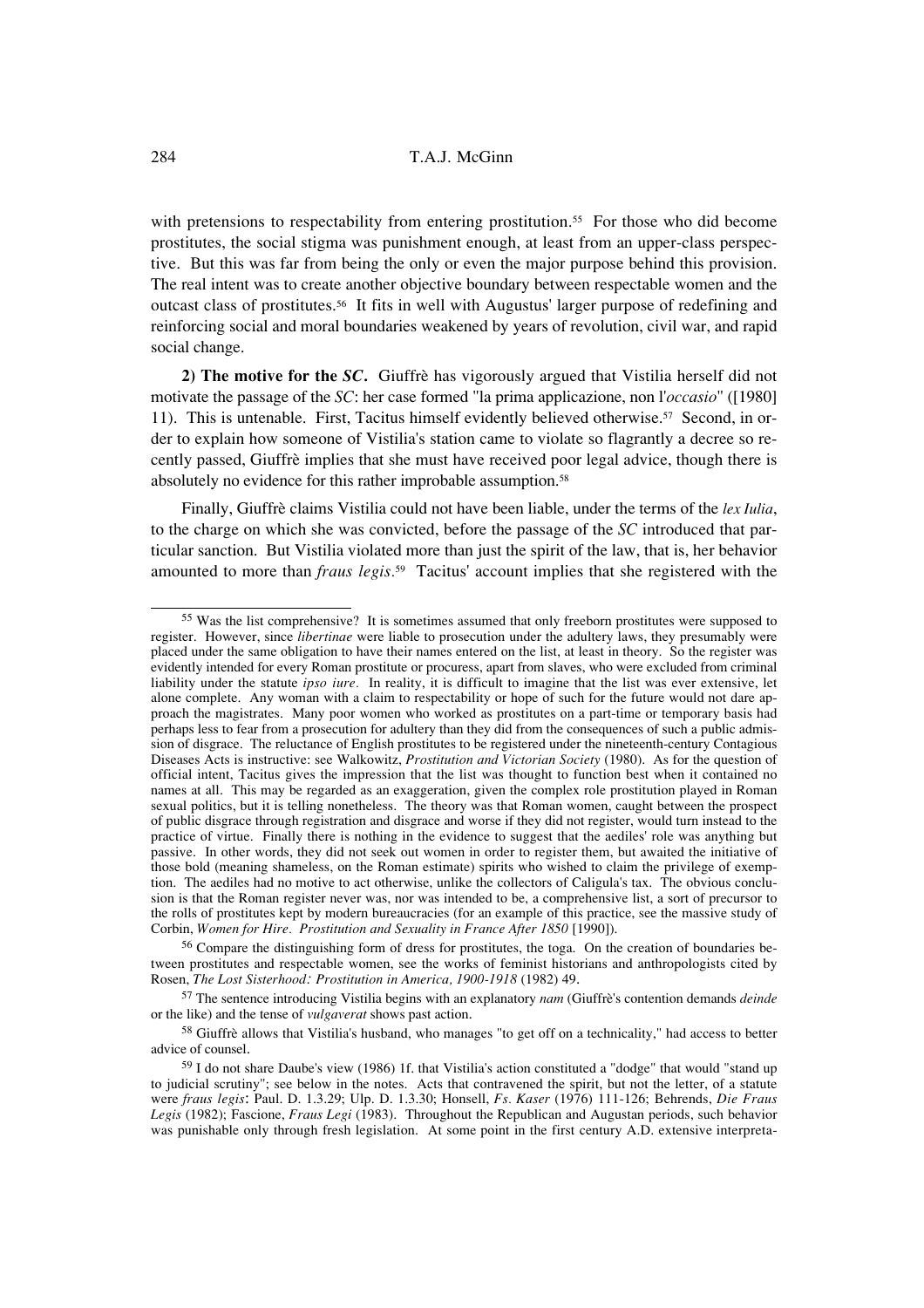magistrates after the fact of her adultery, not as a precaution. At all events, the distinction, if one is to be made, may well have been overlooked by the senate, which responded out of a sense of outrage provoked by her actions and aggravated by her high social position.<sup>60</sup> Certainly this was neither the first nor the last time that conspicuous misbehavior moved the senate both to punish the offending party, and then to issue a general rule against such activity for the future.<sup>61</sup>

**3) The Number of** *SCC* **and their Contents**. Brunt's suggestion, that the senate's punishment of Vistilia was separate from a more general decree, is possible; but it is more likely that Tacitus is here indulging his taste for the rhetorical plural,<sup>62</sup> and that only one *SC* was passed.

It is true that two separate measures can be discerned in the phrase *libido feminarum coercita cautumque ne quaestum corpore faceret cui …*63 The *libido feminarum coercita* refers to the closing of the apparent "loophole" in the *lex Iulia* through which women could conceivably escape the penalties laid down for adultery by adopting one of the two professions exempted under the law. The scope of this provision went beyond Vistilia's offense, in that it anticipated women who would actually practice prostitution, not just register as Vistilia did. The aim was not simply to punish Vistilia, but to discourage further such attempts at evasion.<sup>64</sup> The principle would have applied to all women liable under the adultery statute, that is, all free women who were not prostitutes, procuresses, or convicted adulteresses.

The prohibition of the practice of prostitution by women of the senatorial and equestrian orders obviously does not embrace all women liable under the *lex Iulia*, but it too is a generalized enactment motivated by the specific instance of Vistilia. The common motivation of the Vistilia affair explains how these two different provisions came to be joined in the same decree

 $61$  McGinn (1986) 289; similarly, Lebek (1991) 58 n. 30. Two examples may suffice. The ban on appearances in the arena by members of the senatorial class in 38 B.C. (Dio 48.43.1-3) was motivated by the case of a single senator; he was forbidden to perform, and a general prohibition issued (apparently in the same *SC*). In A.D. 61 the wrongdoing of Valerius Ponticus was punished and provision for the future laid down in the *SC Turpillianum* (Tacitus *Ann.* 14.41); see Garnsey (1970) 27f. For another possible case, see Scaev. D. 48.5.15(14).1 with the remarks of Rizzelli (1990) 492 n. 74.

<sup>62</sup> P.A. Brunt *apud* Levick (1983) 111. For the rhetorical plural, add to *Semproniis rogationibus … Serviliae leges* (*Ann.* 12.60.3), cited by Levick, *Oppiis … legibus* (*Ann.* 3.33.4), *Lollianas Varianasque clades, interfectos Romae Varrones, Egnatios, Iullos* (*Ann.* 1.10.4), *Iulias rogationes* (*Ann.* 3.25.1). The last example is somewhat controversial (Furneaux, Koestermann *ad loc*.), but the better view is that it refers simply to the *lex Iulia de maritandis ordinibus* of 18 B.C. See Jörs, *Die Ehegesetze des Augustus* (1894) 8 n. 3.

<sup>63</sup> I cannot agree with Koestermann *ad loc.* that the two phrases are an example of "das Allgemeine und das Besondere." Note that the latter, at least, seems to echo the actual wording of the decree. First, *quae corpore quaestum facit fecerit* was probably the definition of a prostitute in the *lex Iulia* itself (Mod. D. 23.2.24 and Marci. D. 25.7.3 pr.). Second, Tacitus' phrasing *cui avus aut pater aut maritus eques Romanus fuisset* reflects the specificity characteristic of Roman legislation (cf. the Larinum *SC* at vv. 6-9, and Paul. D. 23.2.44 pr.); he may even have abbreviated a somewhat longer and more precise phrase.

<sup>64</sup> The passages of Papinian and Suetonius discussed below mention *lenocinium* as the dodge. This suggests that the *SC* was phrased in broad terms.

tion of existing laws began to fill the gap (so Honsell; see Behrends and Fascione for other views on the evolution of the concept).

<sup>&</sup>lt;sup>60</sup> In this period the senate heard cases involving senatorial defendants and scandalous offenses, above all adultery. See Garnsey (1970) ch. 1, esp. 21f. and 99 and Talbert (1984) ch. 16 (with literature). On the senate's freedom of discretion with respect to both procedure and penalty, see also Levick (1979) 374f. On the later history of the adultery *quaestio*, Garnsey (*JRS* 57 [1967] 56-60) and Bauman (1968) *passim*.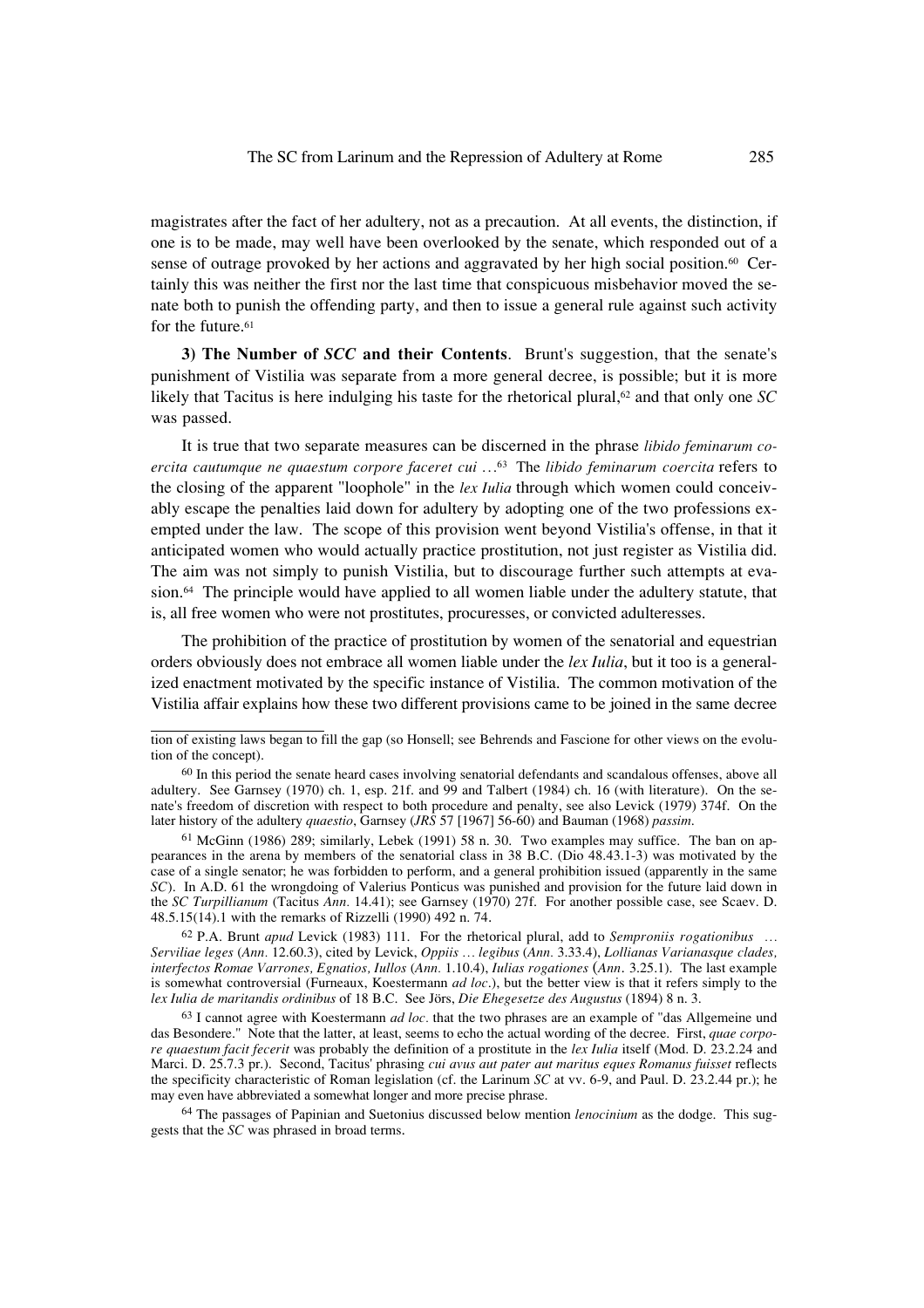and why Tacitus places them together the way he does. Vistilia combined a relatively high social position with adulterous behavior—hardly a rare combination, but when she took the further step of registering with the aediles as a prostitute, it was this concurrence of factors that both provoked an immediate reaction from the senate and piqued Tacitus' interest.

**4) The Penalty**. It is generally assumed that Vistilia herself and putative offenders against the *SC* were punished under the terms of the *lex Iulia*, with loss of one-half dowry and one-third other property, as well as *relegatio in insulam.*65 But a closer examination suggests a harsher penalty was imposed.

Tacitus says of Vistilia *eaque in insulam Seriphon abdita est*; Suetonius, at *Tib.* 35.2 (below), is more specific, naming *exilium* as the penalty for both this *SC* and that dealing with upper-class performances. If Suetonius uses the term in its strict sense, Vistilia's punishment would have included loss of citizenship (only possibly, at this date), greater limitations on property ownership (not yet, it seems, confiscation of all property), and banishment, usually to a predetermined locale.66 Tacitus' language (explained by Koestermann, *ad loc*.) is sufficiently vague to suit either alternative.

All the same, other considerations weigh in favor of the argument that the harsher penalty, the *exilium* known in its developed form as "capital" exile, was prescribed for offenders under this *SC.* First, the ban on the practice of prostitution by senatorial and equestrian women is, strictly speaking, irrelevant to the *lex Iulia*; thus there is no reason to assume that the penalties would be identical. Second, as far as regards the closing of the "loophole" in the adultery law, it is perhaps more logical to suppose that the senate prescribed sharper penalties than those contained in the original legislation—otherwise women anticipating prosecution might have had little to lose from emulating Vistilia's example. With respect to Vistilia herself, the senate, to all appearances in a punitive frame of mind, was free to propose a penalty different from those stipulated by the statute, like any court sitting *extra ordinem* (Giuffrè [1980] 29). *Exilium* would better address the twin goals of punishment and deterrence. Thus it seems correct to see in this decree a sharpening of the penalties provided for adultery.<sup>67</sup>

<sup>65</sup> *PS* 2.26.14, which insists on separation of the guilty couple: *dummodo in diversas insulas relegentur.* The convicted adulteress would also have been forbidden to remarry (Ulp. D. 48.5.30 [29].1), barred from giving testimony in the criminal courts (Paul. D. 22.5.18), and compelled to wear the toga (Iuv. 2.68-70). We do not know if the *relegatio* was permanent or *in tempus*: Sehling, *SZ* 4 (1883) 160-163 (at 162) holds for the latter. There is disagreement as to whether the *lex Iulia* originally introduced the penalty of *relegatio* or this became imposed later through the *cognitio extra ordinem*: Branca, *Enciclopedia del diritto* 1 (1958) s.v. *adulterio* (*diritto romano*) 620-622 (at 621); Bauman (1968) 80 n. 95. The former is the more convincing view: the stipulation about separate islands looks legislative; cf. the cases given below in the notes where *exilium* is meted out as an aggravated penalty and see Biondi, *Scritti giuridici* 2 (1965) 47-74 (at 50f.) = *Studi Sassaresi* 16 (1938) 63-96; and Garnsey (1970) 116.

<sup>66</sup> True, Suetonius' use of the term *exilium* cannot be taken at face value. Garnsey (1970) 111f. shows that *exilium* and *exul* were sometimes used as "umbrella terms" referring both to *relegatio* and to the harsher penalty (*exilium* in the technical sense, later called *deportatio*). However, Suetonius had a penchant for technical vocabulary (Wallace-Hadrill [1983] 20, 90). And although in Tiberius' reign these penalties were still in a state of evolution, a distinction between *relegatio* and *exilium* was made as early as Ovid's exile (*Tr.* 2.137; 5.11.21). On banishment as a criminal penalty in the early imperial period, see Grasmück, *Exilium: Untersuchungen zur Verbannung in der Antike* (1978), esp. 127f. and Levick (1979) especially 376f.

<sup>67</sup> See the comments of Giuffrè (1980) 31 on the penalties imposed under the Larinum *SC.* Note Tac. *Ann.* 4.42.3, where Tiberius sharpens the statutory penalty for adultery: *exilium* for *relegatio* (Zablocka [1986]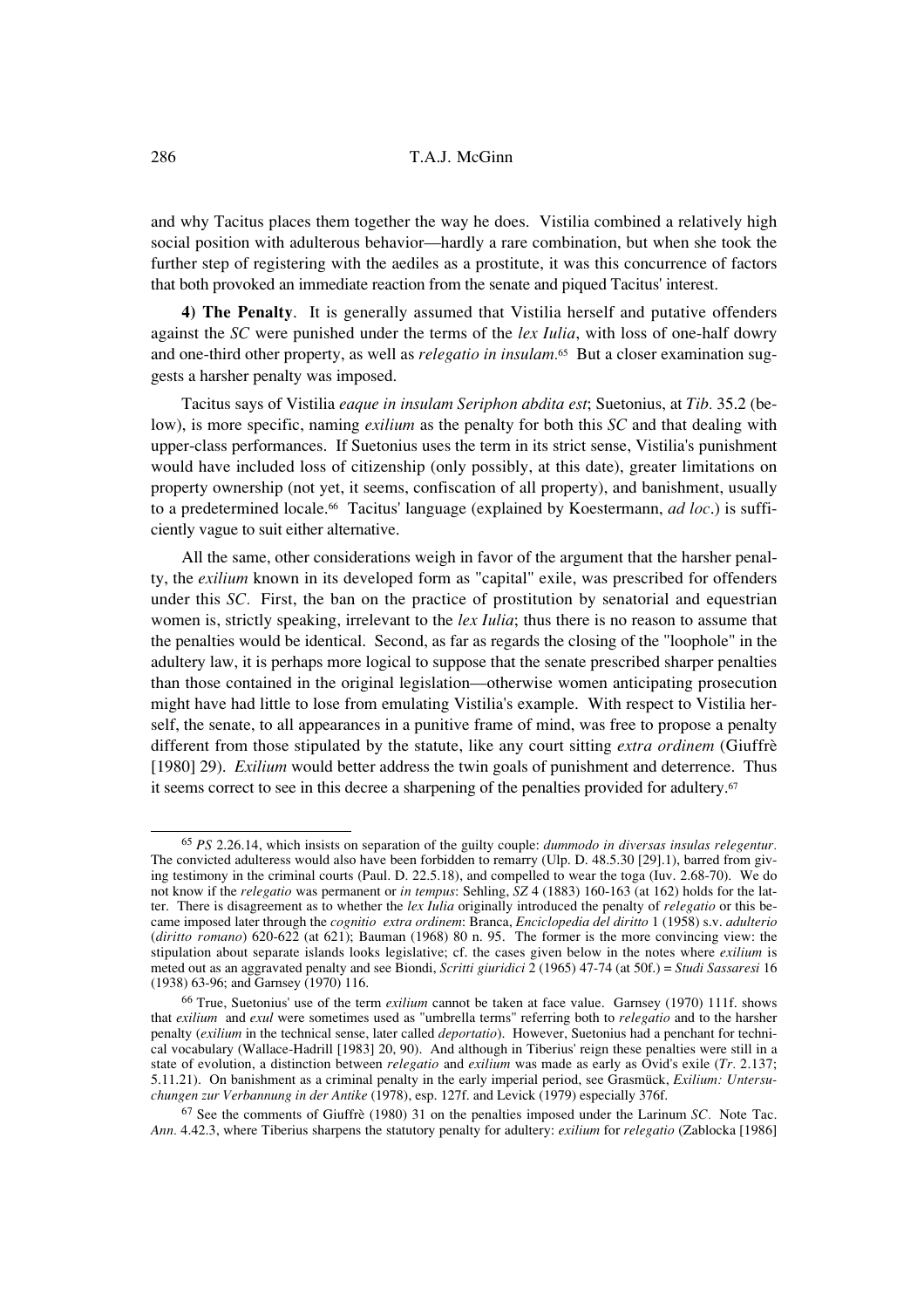The desperation of Vistilia's ploy is patent: she must have feared imminent prosecution.68 The words *delicti manifesta*69 and the fact that her husband was at least conceivably liable to a charge of *lenocinium*70 indicate that her case was treated like that of an *uxor in adulterio deprehensa*. Although it is not certain whether this resulted from the actual circumstances surrounding the putative act of adultery or was construed through her public registration as a prostitute, the latter seems more likely.<sup>71</sup> In any case, her strategy must have seemed a dangerous one even to her, given the likelihood of a public uproar.72

Attempts to legislate morality can give rise to paradox and folly. An adulteress claimed to be a prostitute in order to escape punishment for sexual misbehavior. Her solution—resort to a dubious legal technicality—backfired and she suffered a penalty worse than what the *lex Iulia* prescribed, had the case been tried in a regular *quaestio.* Vistilia's husband was able to escape punishment by invoking a real loophole: technically, his behavior did not violate the terms of the adultery statute.73

<sup>69</sup> For the Tacitean use of this construction, see Koestermann *ad loc*. The use of *delictum* for what was now a *crimen* is interesting (cf. Sen. *Ben.* 3.16.4).

 $70$  Thus he was questioned before the senate as to why he had not divorced his wife and taken action against her lover as the law demanded: Ulp. (4 *de adult.*) D. 48.5.30(29) pr.; cf. *PS* 2.26.8.

<sup>71</sup> Tacitus' language, especially *licentiam … vulgaverat*, makes the second alternative likelier.

<sup>72</sup> Among the reasonably foreseeable adverse results must be counted the fact that, since her husband was freeborn, by declaring herself a prostitute she rendered her marriage immune to the rewards and liable to the penalties of the *lex Iulia et Papia* (Vistilia's marriage would not have become void at this early date): Corbett (1930) 35.

<sup>73</sup> The senate agreed, at any rate, that Titidius should not be punished: *satis visum de Vistilia statuere.* A later text, *PS* 2.26.8 (= *Coll.* 4.12.7) stipulates immediate divorce for an *uxor in adulterio deprehensa*, but the phrasing is against this being an original feature of the law (the verb *placuit* suggests the rule given was not found in the legislative text, but was of later, perhaps imperial, origin: see Rizzelli [1990] 464 n. 18). The *lex Iulia* evidently did require the husband who had exercised the *ius occidendi* to divorce his wife immediately (Macer D. 48.5.25[24].1), but this set of circumstances was entirely different, as seen in the fact that the duty to divorce was tied to the husband's obligation to give notice to a competent magistrate within three days of the killing (PS 2.26.6; Paul. *Coll.* 4.3.5). The passage under discussion suggests the statute itself allowed more time in flagrant cases where the "privilege of slaying" was not invoked. Ordinarily, a husband could decide himself whether or not to divorce his adulterous wife. But if she had been caught in the act, he had no choice: if he did not divorce her, he could be accused of *lenocinium* (Ulp. D. 48.5.2.2.3; 30[29].pr.). Divorce paved the way for prosecution by himself, the woman's father, or an *extraneus.* Tacitus tells us (in very indirect fashion) precisely how long he had to act. After the divorce, he had another sixty days in which to exercise his privilege of prosecuting her *iure mariti* (Ulp. D. 48.5.30[29].5). Tacitus is usually understood as referring to the latter time-period (*e.g.* by Rogers, *Criminal Trials and Criminal Legislation Under Tiberius* [1935] 15), but if this view were correct one would expect Titidius to claim divorce as a defense. Daube (1986) 6-7 suggests that the senate's real concern was to discover evidence of actual aiding and abetting (statutory *lenocinium*). But this is not supported by the phrasing of the interrogation (*cur … omisisset*); moreover, Titidius' assertion, however the sixty day period is defined, could not have stood as a defense to such a charge.

<sup>399,</sup> with literature). *Deportatio* is given where adultery is combined with incest (*duplex crimen*, Marci. D. 48.18.5).

<sup>68</sup> No evidence supports Syme's contention ([1949/1970] 76; *idem*, *Tacitus* I [1958] 373 n. 5; *idem* [1970/ 1979] 2.811) that Vistilia's declaration was meant as a "paradoxical comment" on the marital habits of her aunt of the same name. The assertion of Daube (1986) 1f. that Vistilia's action was a "dodge," defined as "the attempt to thwart an irksome restriction by means which will stand up to judicial scrutiny," must be qualified. Vistilia's adultery was illegal. The penalties that threatened her were more than "an irksome restriction." It was not registration with the aediles, but the actual status of a prostitute that held out the prospect of exemption; Vistilia could only aspire to the former.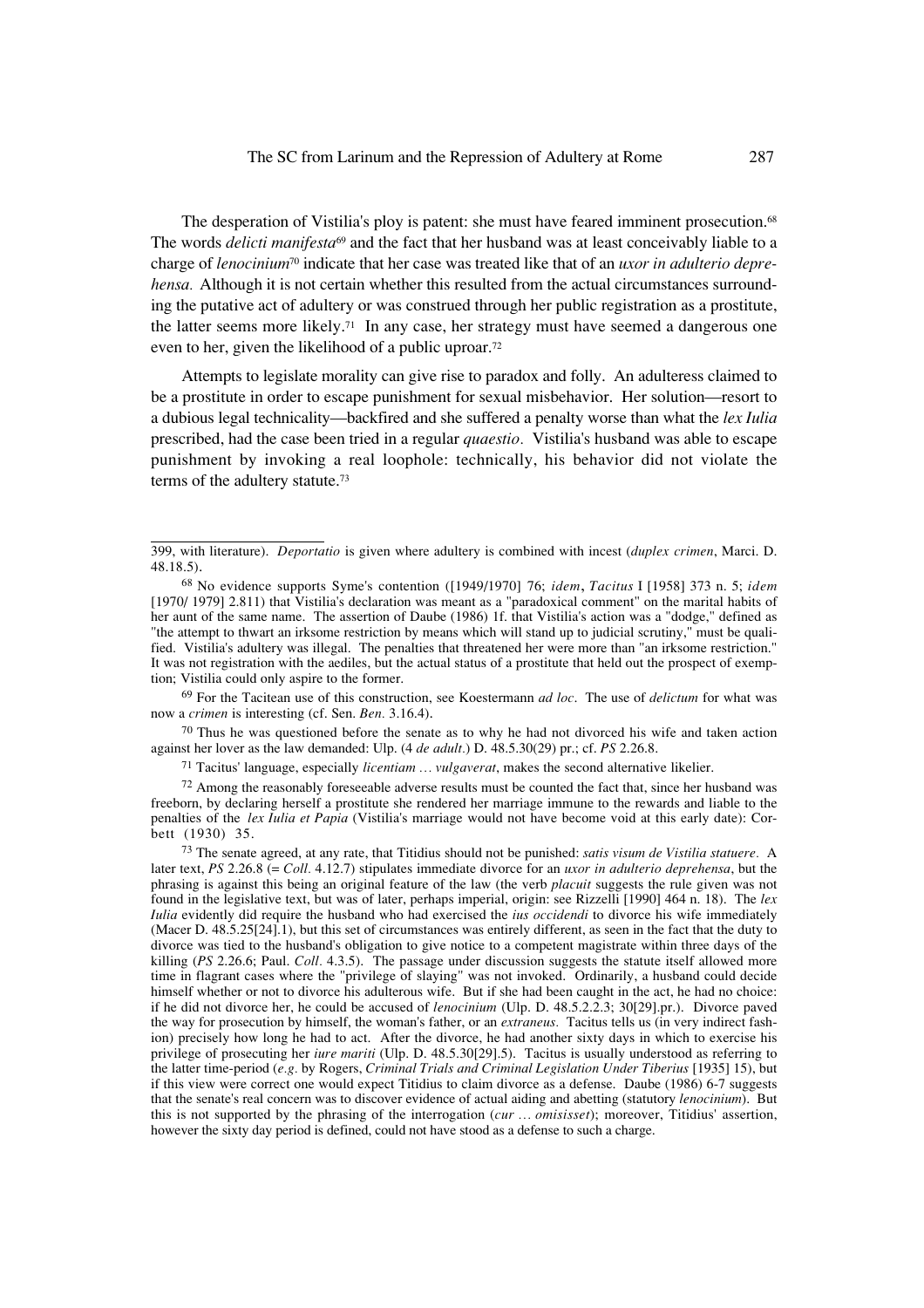Both with respect to penalty and procedure, the senate, in punishing a violation of the adultery law, acted with a freedom that a *quaestio* presumably did not possess. According to the terms of the statute as understood by the jurists, Vistilia could not be prosecuted by anyone *iure extranei* until either her husband was first convicted of *lenocinium* or, if he had divorced her, two months passed without a prosecution by either husband or father.<sup>74</sup> The senate acts with a speed, and a severity, that suggests only Vistilia as its immediate concern.

As seen, the passage of Tacitus, while full of information on the repression of adultery in A.D. 19, contains nothing to link this incident with the *SC* from Larinum.

Next there is the passage from Suetonius (*Tib.* 35.2):

Feminae famosae, ut ad evitandas legum poenas iure ac dignitate matronali75 exsolverentur, lenocinium profiteri coeperant, et ex iuventute utriusque ordinis profligatissimus quisque, quominus in opera scaenae harenaeque edenda senatus consulto teneretur, famosi iudicii notam sponte subibant; eos easque omnes, ne quod refugium in tali fraude cuiquam esset, exilio adfecit (sc. Tiberius).

The item, couched in an elegantly structured sentence, at once betrays some typical Suetonian concerns, above all his interest in the vicissitudes of social rank and in the problem of public morals, especially among the upper classes.76 It is found amid a recitation of Tiberius' moral measures, third in a series relating to the *lex Iulia de adulteriis coercendis.* This fact by itself explains why the *feminae famosae* come first, although it can be argued that Suetonius ordered his material here, as so often, with an eye to social hierarchy.<sup>77</sup> In any case, one should not assume that the material is simply ordered chronologically within the year 19 (as suggested by Levick [1983] 114).<sup>78</sup> The fact that both measures were passed in this same year, as well as the generous parallels in theme and substance, so admirably worked out in the construction of the sentence, sufficiently explain why the biographer placed them together in this way. We need not go further and suppose that they formed part of the same *SC.*

All the same, the report of Suetonius is inconsistent with Tacitus' account in several respects; these inconsistencies, although minor in themselves, have encouraged scholars to lump the two separate enactments together.

The most important discrepancy is that Suetonius gives plural, unnamed *feminae famosae* as a motive for the decree, while Tacitus names one woman. Certainly the fact that Vistilia's

 $74$  For the procedure, see the references given in the previous note and the discussion in Corbett (1930) 143-4. Giuffrè (1980) 13 n. 5 assumes that Vistilia was accused *iure extranei.* The senate was not, to all appearances, following standard procedure. In most circumstances a woman could not be prosecuted for adultery without a divorce: Mommsen (1899) 697 with n. 3. Otherwise, at this early date, a formal accusation, if not actual condemnation, of the husband on a charge of *lenocinium* would have been an absolute prerequisite to prosecution of the wife by anyone. (Most take Ulp. D. 48.5.27[26] pr. to refer to successful prosecution, *e.g.* Thomas, *Études Macqueron* [1970] 637-644 [at 641]).

<sup>75</sup> This reading is to be preferred to the alternative *matrimoniali*: Giuffrè (1980) 14 n. 23.

<sup>76</sup> See Wallace-Hadrill (1983) 108f., 134, respectively.

<sup>77</sup> This is to accept the argument (made below) that *feminae famosae* represent the senatorial Vistilia, and to recognize that, although upper-class performers were *utriusque ordinis*, the problem was especially acute with the equestrians, as the Larinum *SC* makes clear. For Suetonius' organization of his material in terms of social hierarchy, see Wallace-Hadrill (1983) 101f.

<sup>78</sup> See McGinn (1986) 298f.; Lebek (1991) 60 n. 33 concurs.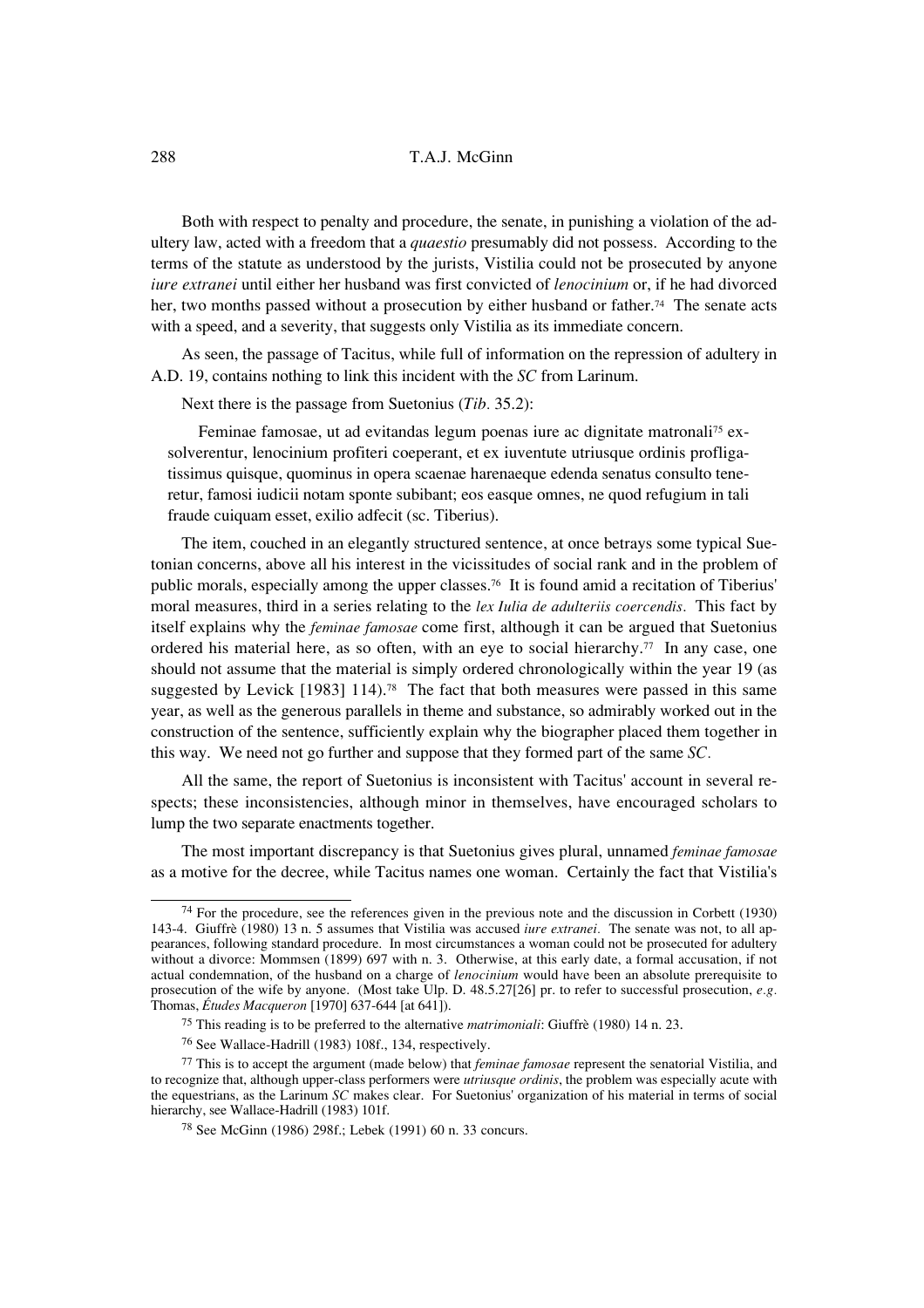registration with the aediles provoked the senate to take action does not mean that other women had never employed the same device. But I believe we should hesitate before concluding, with Malavolta and Giuffrè, that "molte donne" were involved.79

It is imprecise to say that Suetonius was uninterested in the senatorial order, or that he wrote with primarily an audience of fellow equestrians in mind.<sup>80</sup> But that he omits explicit mention of Vistilia and her lineage (*praetoria familia genita*) as well as the precise details of her conduct and its consequences, is adequate demonstration that his concerns differed quite significantly from those of Tacitus, who saw here a useful, in its own way unparalleled, *exemplum* of this order's moral decline under the Julio-Claudians. In this instance, as elsewhere, Suetonius allows an indication of status to serve in place of a proper name.<sup>81</sup> Of course, too much emphasis on Vistilia would have destroyed the carefully wrought balance with the upper-class performers, where no single person (as far as we know) combined such high social status with such shocking conduct. The contrived sentence structure and vague language suggest a certain striving for effect. It seems easier to conclude that Suetonius is simply generalizing here.82

The alternative to adopting this view is to attempt to determine precisely what Suetonius meant by *feminae famosae*, but this has proved difficult. Malavolta ([1978] 349) argues that the phrase referred to "donne di elevata condizione sociale (figlie, nipoti, e spose di cittadini di rango senatorio o equestre)." Giuffrè ([1980] 14-15) rightly points out that *famosae* refers primarily to moral reputation, albeit with strong implications for social position. This is an important point, since it illustrates how the adultery statute and the legal regime it created manipulated women's sexual and social status. But Giuffrè is surely not right in limiting the scope of these concerns to equestrian and senatorial women.<sup>83</sup>

Levick ([1983] 111) perceives a contrast between the emphasis of Tacitus and Suetonius on senatorial and equestrian women and the broader language of Papinian. She suggests that the application of the law was widened in the period of time between the passage of the *SC*

<sup>79</sup> Malavolta (1978) 357; Giuffrè (1980) 11; also Rawson in *eadem* ed., *The Family in Ancient Rome* (1986) 1-57 (at 35); Baltrusch (1989) 201 with n. 36 and 202; Formigoni Candini (1990) 112f. *Contra*, McGinn (1986) 296f., and now Lebek (1991) 57.

<sup>80</sup> See the remarks of Wallace-Hadrill (1983) 23-25 and ch. 5.

<sup>81</sup> Examples are given by Wallace-Hadrill (1983) 104. The word *famosa* refers both to moral and social status, as seen below.

<sup>82</sup> One is reminded of Tacitus' resort to the rhetorical plural, noticed above. He himself multiplies Vistilia, when he writes *libido feminarum.* Compare Suetonius' use of the word *legum* in this passage (*ad evitandas legum poenas*). Only the *lex Iulia de adulteriis coercendis* can be meant; cf. the more precise phrasing of Papinian (below). On the biographer's penchant for generalization, see Bauman (*SZ* 99 [1982] 81-127 [at 99, 108, 109 n. 133]). A parallel instance where Suetonius generalizes but Tacitus names a specific senatorial individual (again a woman) occurs at *Ann.* 2.50 and *Tib.* 35.1. Rietra (*C. Suetoni Tranquilli Vita Tiberi: C. 24- C. 40* [1928] 36), Bringmann (*RhM* 14 [1971] 268-285 [at 276 n. 27]), and Bauman (o.c. 100) justly see two references to the same person. Cf. Tac. *Ann.* 5.9.1-2; Suet. *Tib.* 61.5 (the daughter of Seianus), and *Ann.* 4.70; *Tib.* 61.2 (Titius Sabinus).

<sup>83</sup> Giuffrè claims that Roman society did not concern itself with "il comportamento delle donne d'umile condizione," emphasizing the phrase *utriusque ordinis* in Suetonius. The phrase refers, strictly speaking, to the substance of the Larinum *SC.* Its only possible relevance to the Vistilia *SC* lies in the prohibition extended to members of both orders against prostituting themselves, which left the scope of liability under the *lex Iulia* unchanged. This extended to all women, aside from a few limited exceptions, at least as a matter of law.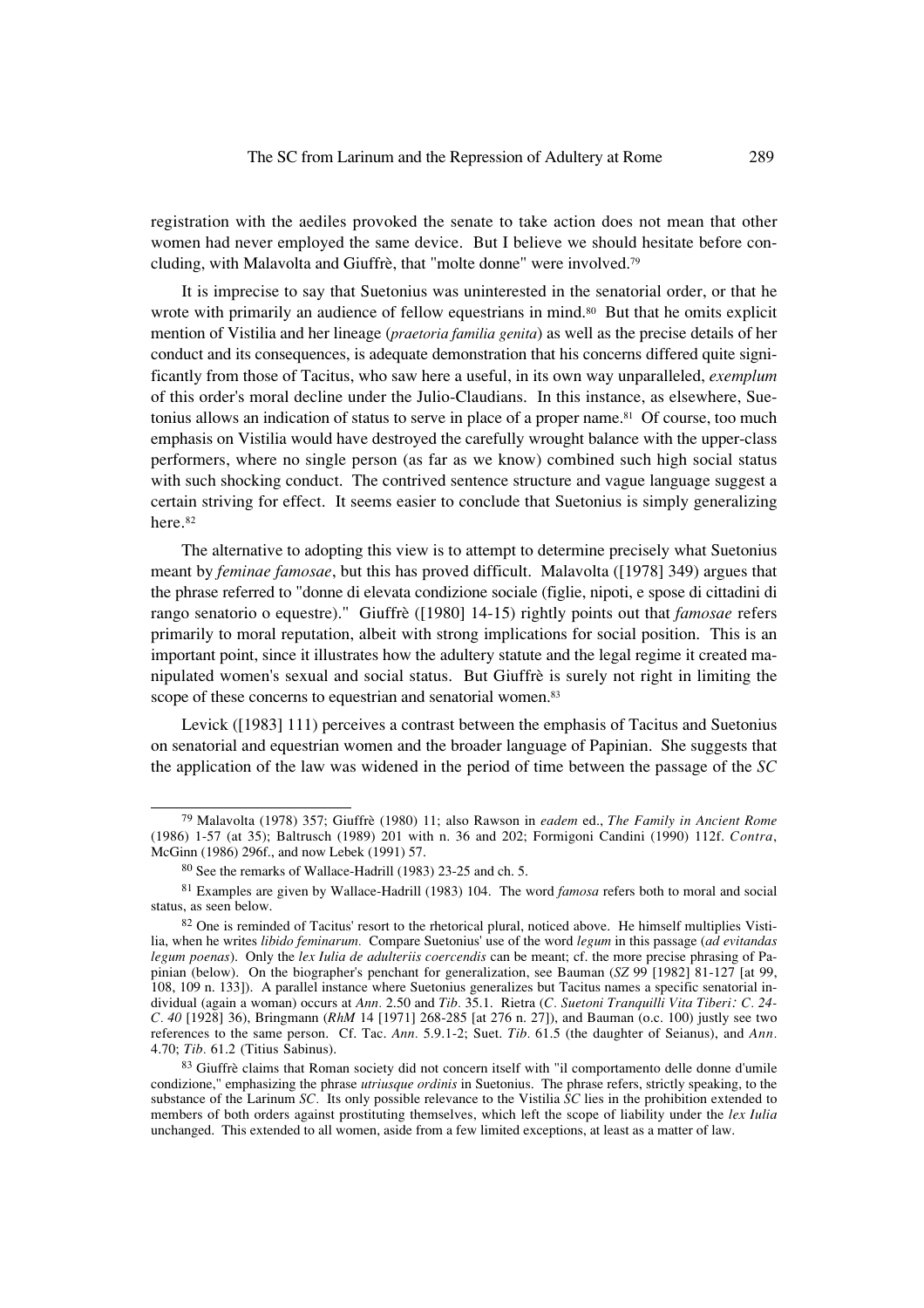and Papinian's day, "if *matronae* is not used simply (sc. by Papinian) as an imprecise term for women of senatorial and equestrian rank." However, Suetonius' reference to *utriusque ordinis* does not concern the Vistilia *SC*, so that the postulated contrast is less evident. Also, Papinian speaks of a *mulier*, not *matronae*, which leaves the question of status open.

Recapitulating the main provisions of the Vistilia decree may dispel the controversy surrounding *feminae famosae.* Aside from punishing Vistilia, the senate passed two separate but related measures: 1) all women liable under the *lex Iulia* were forbidden to make use of the exemptions recognized under this law in order to escape the penalties for adultery, i.e. the false "loophole" Vistilia had attempted to avail herself of was explicitly closed; 2) senatorial and equestrian women were barred from practicing prostitution outright. Papinian and Suetonius refer only to the first provision, Tacitus to both.

Another apparent discrepancy between Suetonius and the others concerns the profession of the woman involved. Suetonius and Papinian give only *lenocinium*, Tacitus only prostitution, as examples of the type of activity that fell within the scope of the *SC*, that is, the profession which could be or actually was claimed in an attempt to escape the law's penalties. Giuffrè ([1980] 16 n. 30) argues that either Suetonius and Papinian use the word in a "nontechnical" sense to refer to prostitution or the *SC* itself (if not its interpreters) was more concerned with *lenocinium* as an exploitable loophole. The first suggestion is not supported by any specific parallels<sup>84</sup> and the usage is difficult to ascribe to these authors.<sup>85</sup> The second is belied by the evidence, which, as noted, points up Vistilia's registration as a prostitute as the sole motive for the *SC.* The two professions should not be regarded as indistinguishable in either a social or a legal sense, as Giuffrè himself recognizes.<sup>86</sup>

A simpler explanation is that the senate, when it closed Vistilia's "loophole" and prohibited the practice of prostitution by members of the upper orders, did the same for the only other profession exempted under the adultery statute, *lenocinium.*

One further problem raised by the earlier commentators is that Tacitus and Papinian speak of action by the senate, while Suetonius emphasizes the role of the emperor. As Levick argues,<sup>87</sup> the biographer's failure to mention the senate's role is of no significance by itself.

The remaining text, from Papinian, offers little additional evidence (Pap. [2 *de adult.*] D. 48.5.11[10].2):

<sup>84</sup> Giuffrè offers none, and the standard entries for *lenocinium* (*OLD, L&S, TLL*) offer only pimping defined as a profession, not prostitution. Although the word often refers to prostitutes and behavior germane to them, such as enticement or wearing certain types of clothing or other ornament, it never defines prostitution as a profession.

<sup>85</sup> On Suetonius' fondness for technical vocabulary, see Wallace-Hadrill (1983) 20, 90. On Papinian's, see Honoré, *Emperors and Lawyers* (1981) 56f.

<sup>86</sup> *Contra*, at least in the legal sense, Levick (1983) 111, esp. n. 60. There is a tendency to give a broad interpretation to Ulp. (1 *ad legem Iul. et Pap.*) D. 23.2.43.6: *lenocinium facere non minus est quam corpore quaestum exercere.* Strictly speaking, this should be understood to hold true only in the context of the *lex Iulia et Papia*, and even so is perhaps not meant to equate totally the juridical status of these professions.

<sup>87</sup> Levick (1983) 111. Suetonius' concentration on the emperor and his actions is so pervasive that it can be regarded almost as a stylistic trait: Wallace-Hadrill (1983) esp. 19. To be sure, Tiberius throughout his reign kept a close watch on the senate and the conduct of its business: Fanizza, *Labeo* 27 (1981) 36-53. See now Formigoni Candini (1990) 112 and Lebek (1991) 57f.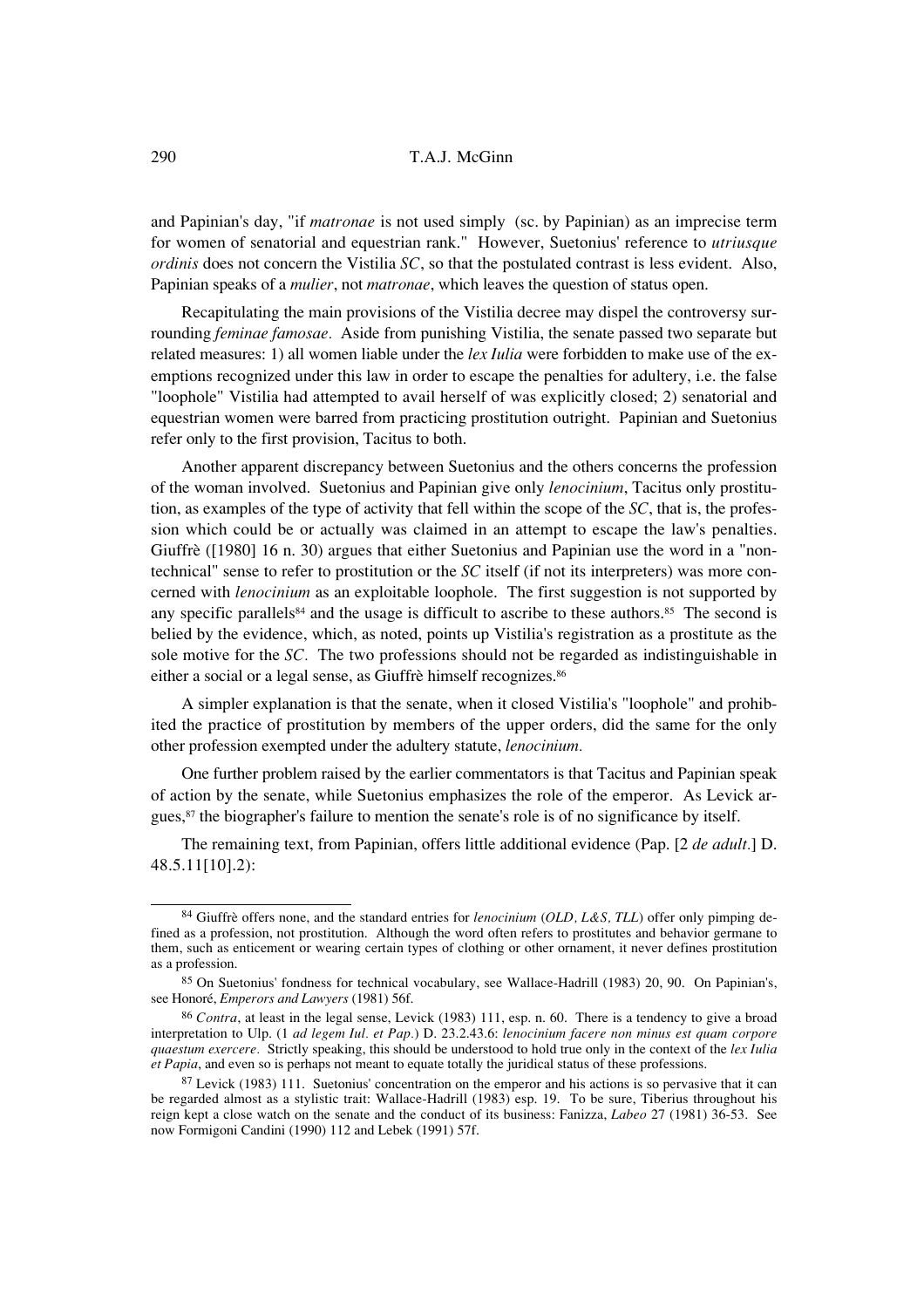Mulier, quae evitandae poenae adulterii gratia lenocinium fecerit aut operas suas in scaenam locav<er>it, adulterii accusari damnarique ex senatus consulto potest.

This text tends to confirm two points made above, namely, that the enactment took the form of a single *SC* and that *lenocinium* was one of the exempted professions dealt with by the senate. Although he does not mention prostitution, Papinian's language otherwise seems to reflect the wording of the *SC.*88 Note the precision of the phrase *quae evitandae poenae adulterii gratia*: only those women who act as procurers for the purposes of avoiding the penalties for adultery, not those who do so for any other reason, are specified. Conceivably, one test for the application of the statute would be whether the appeal for exemption or the practice of prostitution came before or after the alleged commission of the offense.

The fact that acting is included as a putative example of an exempted profession must raise questions. The possibility that the adultery law included acting among the professions exempted can be ruled out.<sup>89</sup> Most commentators take their cue from the disjunction in tense between *fecerit* and *locavit* and identify the phrase *aut … locavit* as a gloss.

This is the simplest and perhaps most persuasive solution, but it is a bit strange that precisely this phrase is used to define "actress," rather than a variation of one of the more commonly used expressions, such as *quae artem ludicram fecit fecerit* or *quae (artis ludicrae causa) in scaenam prodierit.* 90 In fact, according to Gaius (D. 3.2.3), *operas suas locare* was considered less dishonorable than actually appearing on stage:91 *qui autem operas suas locavit, ut prodiret artis ludicrae causa neque prodit, non notatur: quia non est ea res adeo turpis, ut etiam consilium puniri debeat.*<sup>92</sup>

# III. TWO *SENATUS CONSULTA*

The answer to this puzzle goes to the heart of the question of the relationship between the Larinum *SC* and the Vistilia decree. As noted above, we are not fully informed on the chro-

<sup>88</sup> The senate envisages the case of a woman who has actually practiced procuring/prostitution in an attempt to evade the adultery statute; again, this is inconsistent with the events, as reconstructed above, that motivated the decree. The two infinitives (*accusari damnarique*) may echo the wording of the *SC*: Bauman, *ANRW* 2.13 (1980) 103-233 (at 150 n. 279).

<sup>89</sup> For example, actresses could marry non-senatorial *ingenui* under the *lex Iulia et Papia*, and it seems wrong to suppose such marriages were not "protected" by the adultery statute.

<sup>90</sup> For the former expression, see Paul. D. 23.2.44 pr. - 7; Ulp. D. 3.2.4.1; for the latter, see also [Iul.] D. 3.2.1; Ulp. D. 3.2.2.5. On both, see Spruit, *De Juridische en Sociale Positie van de Romeinse Acteurs* (1966) 14.

<sup>91</sup> In this sense, the status of gladiators as *auctorati* was worse than that of other performers: Levick (1983) 101. Of course, *locatio* was also possible for gladiators: Giuffrè (1980) 24 n. 69. Even here, there was perhaps a difference; note, for example, that *bestiarii* working under a *locatio* agreement and *auctorati* are included side by side in some earlier legislative enactments that impose certain legal disabilities: they were unable to testify under the *lex Iulia de vi*, could be killed by the husband if caught in adultery with his wife, and (probably) could not *postulare pro aliis* (see Sanfilippo [1982] 185; Guarino [1983] 9-10). There are, to be sure, parts of the Larinum *SC* (vv. 5-6, 9, 14) where it appears that *auctoramentum* is, within the scope of the decree, recognized as equivalent to actually appearing on stage, as opposed to merely making a contract for this purpose. The document should contribute to the lively debate on *auctoramentum*, on which see also Guarino, *Index* 13 (1985) 461-465 (with literature).

<sup>92</sup> The objections of v. Beseler (*TR* 10 [1930] 161-240 [at 208]) to the phrase *quia … debeat* are not justified.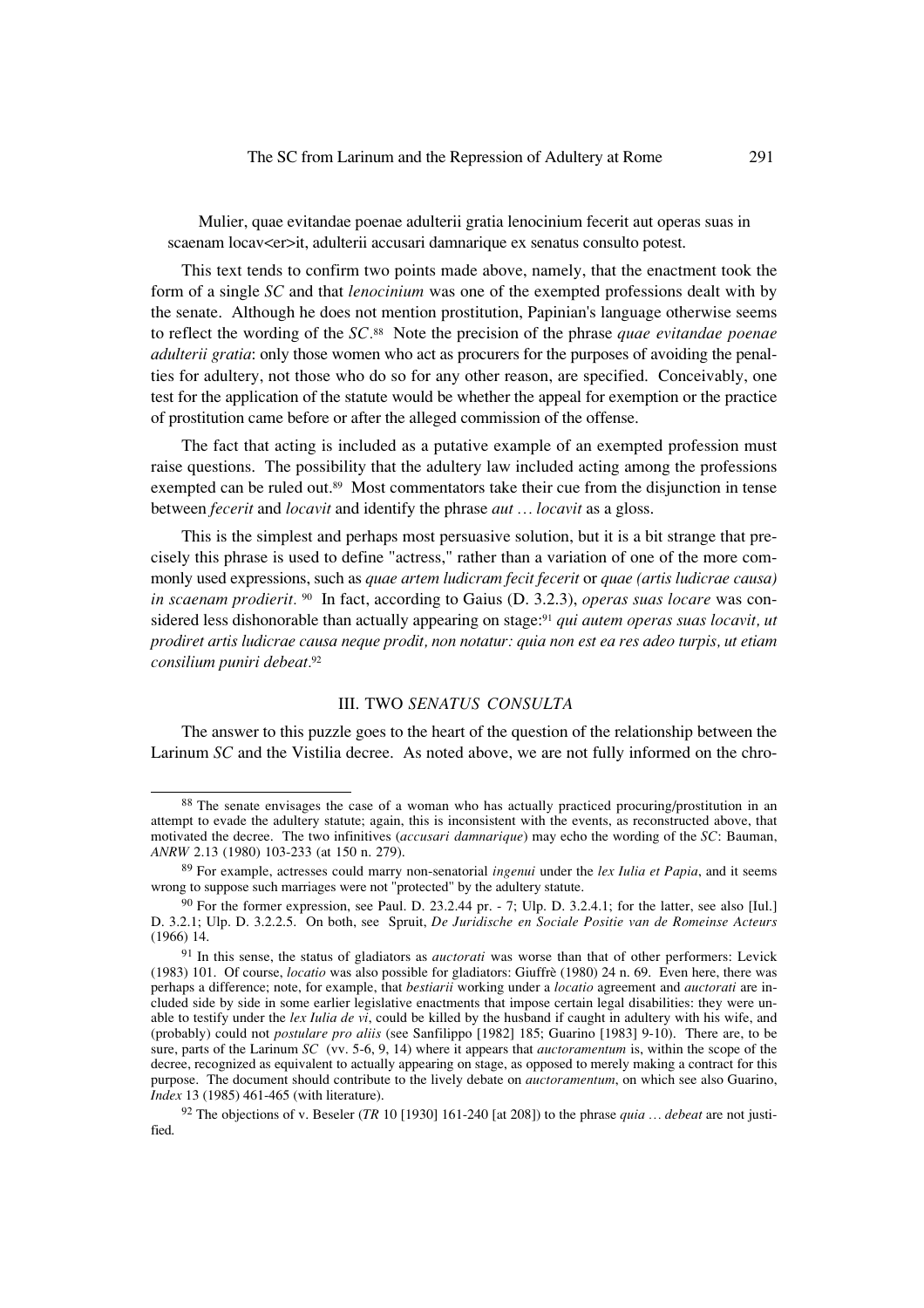nological sequence; we know only that the Larinum *SC* fell in the first six months of the year. One text might suggest that the Vistilia *SC* was passed in the last six.93

In fact, certain characteristics of the Vistilia *SC* betray the direct influence of the Larinum measure. For one thing, the senate forbade prostitution to senatorial and equestrian women. Vistilia herself was of a senatorial family, and neither the *lex Iulia de adulteriis coercendis* nor the *lex Iulia et Papia* isolated equestrians as a separate category. The behavior of equestrians was a serious preoccupation at the time the Larinum *SC* was passed,<sup>94</sup> and this may explain the emphasis placed by the Vistilia enactment on the *equester ordo.* Not only are equestrian women explicitly forbidden the practice of prostitution, but their status as such is defined in a way that suggests the influence of the Larinum *SC*: *cui avus aut pater aut maritus eques Romanus fuisset.*

Two other examples may be detected in the identical penalty imposed by both decrees (*exilium*)95 and the conception (technically, unsuitable for Vistilia) of the offense as a type of *fraus.* Without doubt, the symmetry of offenders' motives (avoidance of the legal consequences of a wrongful act) and means (*fraus*, or the appearance of this) suggested a syncretistic manner of presentation to Suetonius<sup>96</sup> and the borrowing of some elements from the earlier measure to the framers of the Vistilia *SC.*

Some or all of these borrowings point up an aspect of the Vistilia *SC* that has not received sufficient emphasis: its illogic. Why prohibit prostitution to equestrians if the woman herself was not a member of this order; indeed, why prohibit the practice of prostitution to upperclass women, in the absence of any evidence that this was a serious problem or even a possibility?<sup>97</sup> After all, Vistilia only pretended to be a prostitute. The answer lies in more than just the availability of the Larinum decree as a fresh model. The outrage generated by Vistilia's conduct bore fruit in a legislative measure that smacks of overkill.<sup>98</sup> The aim, of course, was to ensure that there would never be another Vistilia.

<sup>&</sup>lt;sup>93</sup> The position of the passage in Tacitus has no chronological value, as noted above. Val., Gal. C. 9.9.16 (a. 256) mentions an *SC* and a *lex Petronia* in connection with a provision of the adultery law. The name of the law suggests a sponsor in P. Petronius, who on 1 July 19 took the place of L. Norbanus Balbus, one of the consuls who introduced the Larinum decree (v. 4): Degrassi, *I fasti consolari dell'impero romano dal 30 a.C. a 613 d.C.* (1952) 8. It is possible that a comitial law sharpened the rules on the adultery prosecution *iure mariti* following the discreditable behavior of Titidius Labeo. To be sure, the *lex* is usually associated with the *SC Turpillianum* and its sponsor, Q. Petronius Turpillianus: Rotondi, *Leges Publicae Populi Romani* (1912) 468 and, recently, Ankum, *RIDA*3 32 (1985) 153-205 (at 177f.).

<sup>&</sup>lt;sup>94</sup> The Larinum *SC* (vv. 11f.: note the translation given by Levick [1983] 99) suggests that the trangressors who moved the senate to take action were from the equestrian order. See McGinn (1986) 298f. and Lebek (1991) 60 n. 33.

<sup>95</sup> The Larinum *SC* also apparently denied *libitinam habere* to offenders (above).

<sup>96</sup> See the elegant adumbration of this point in Lebek (1990) 86-87.

<sup>&</sup>lt;sup>97</sup> The example given at Paul. D. 23.2.47 should be understood as hypothetical.

<sup>&</sup>lt;sup>98</sup> The entire incident may be viewed against the background of tension that characterized the early years of Tiberius' principate, when concerns about social status and sexual honor were deeply felt. See the discussion in Newbold, *Athenaeum* 52 (1974) 110-161, and note especially the case of Paulina (also dating to A.D. 19: Ios. *Ant. Iud.* 18.65-84, with Philo *Leg.* 159-161, *Flac.* 1; Tac. *Ann.* 2.85.2; Suet. *Tib.* 36, 63.1; Dio 57.18.5-5a), for an extreme official reaction to behavior that compromised the honor of a socially prominent Roman woman.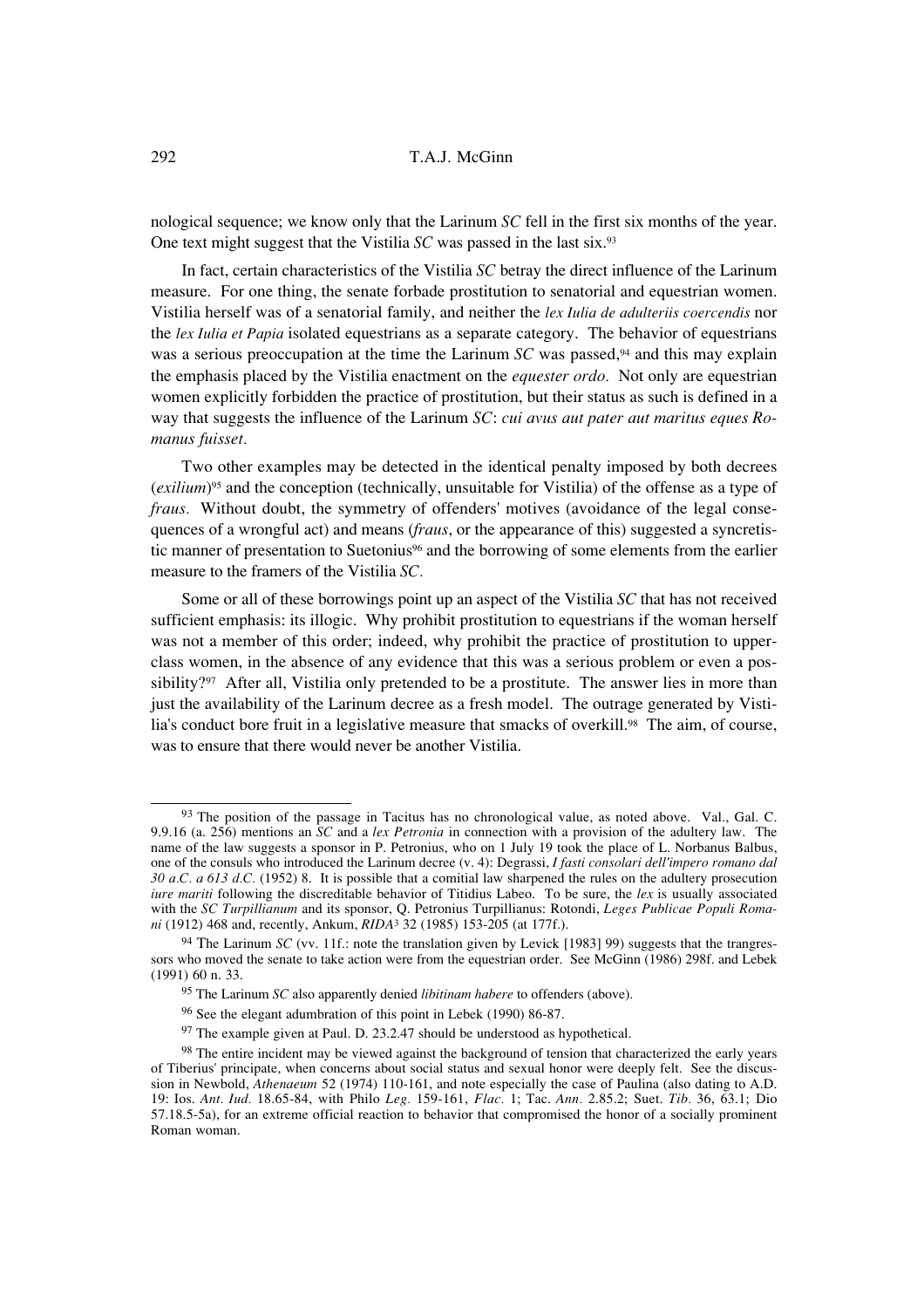The same reasoning explains the presence of the acting profession in the passage from Papinian and thus in the Vistilia decree itself . The emphasis on agreements for performances, manifested in the phrase *quae … operas suas in scaenam locav<er>it*, serves as a point of departure. The Larinum *SC* emphasized the outlawing of agreements between members of the senatorial and equestrian orders on the one hand and stage and arena impresarios on the other.99 Commentators attempt various explanations for the importance attributed to these contracts by the *SC*, but they are, for different reasons, less than completely satisfactory.<sup>100</sup>

The senate's goal, simply put, was to prevent public performances by members of the upper orders. Previous bans had not worked, primarily because exemptions (through a renunciation of equestrian or senatorial status)<sup>101</sup> were sought in order to evade the sanctions. The decree sought first of all to declare such behavior to be *fraus legis.* At the same time, the absolute ban on public performances by actual equestrians and senators was confirmed.

So far the parallel to the circumstances of the Vistilia *SC* will seem obvious. In fact a dilemma similar to that which subsequently arose with regard to prostitution also appears here: how to distinguish between "mere" social degradation and social degradation sought for the purpose of evading statutory penalties. Vistilia's case was more clear-cut: if it were not formulated carefully, the ban on performances would not, at least technically, apply to someone who was no longer an equestrian or senator. Before the passage of the Larinum *SC*, one would have had to enquire as to whether the former equestrian or senator was "truly disreputable—entitled to perform—or only a pretender—having engineered the infamy and therefore not entitled" (Daube [1986] 5). However, an important distinction between the two situations should be stressed. One of the solutions preferred later in the Vistilia decree, namely, prohibiting the means of exemption outright to members of the upper classes, could not be pursued here; resort to the *iudicia famosa* could not be forbidden to members of the upper classes in the same way as prostitution.

So the framers of the Larinum decree cast their net wide. First, persons to whom the ban applied were defined not simply102 in terms of their membership in an order *per se*, but of their

<sup>99</sup> References to this practice occur at vv. [5], 9, 11, 14, [15], 18, [19], 20.

<sup>100</sup> Malavolta asserts that the contracts were the means by which persons of high standing incurred the social disgrace that allowed them to perform (his views on *infamia* are criticized by Giuffrè [1980] 8 n. 7). Giuffrè believes (20f., 33 n. 99) that the new ban on contracts represented an effort to outlaw performances in every way possible. But the ban on contracts is prefigured by the *SC* of A.D. 11 concerning minors (see below in the notes); more importantly, a blanket ban could conceivably have been put into effect without outlawing the very agreements; again, Gaius shows that performing and agreeing to perform were, or at least could be, juridically distinct. Levick (1983) 110 argues that pay was the aggravating factor. But this seems to have been true neither for *auctoramentum* (the religious aspects of which seem to predominate; see Sanfilippo [1982] 187, Guarino [1983] 7, 12f.) nor (given the Gaius passage) *locatio-conductio* contracts for the stage; moreover, as far as we can tell, the prohibition against making contracts does not entail a more severe penalty than that imposed for simply performing.

<sup>101</sup> Lebek (1991) 41f. argues on the basis of Suet. *Aug.* 40.1 that, before the passage of the Larinum *SC*, neither loss of the requisite patrimony (a minimum of HS 400,000) nor even simple renunciation of status would suffice to deprive one of the right to sit in the equestrian seats at the theater and thereby afford a release from the penalties for violating the regime on upper-class public performances. Condemnation in a *iudicium famosum* or (in Lebek's reconstruction) deprivation of status at a *transvectio* was necessary.

<sup>102</sup> Lebek (1990) 73 reasonably includes personal membership in the *ordo equester* in his supplement of the *lacuna* in v. 7. On senators, see below in the notes.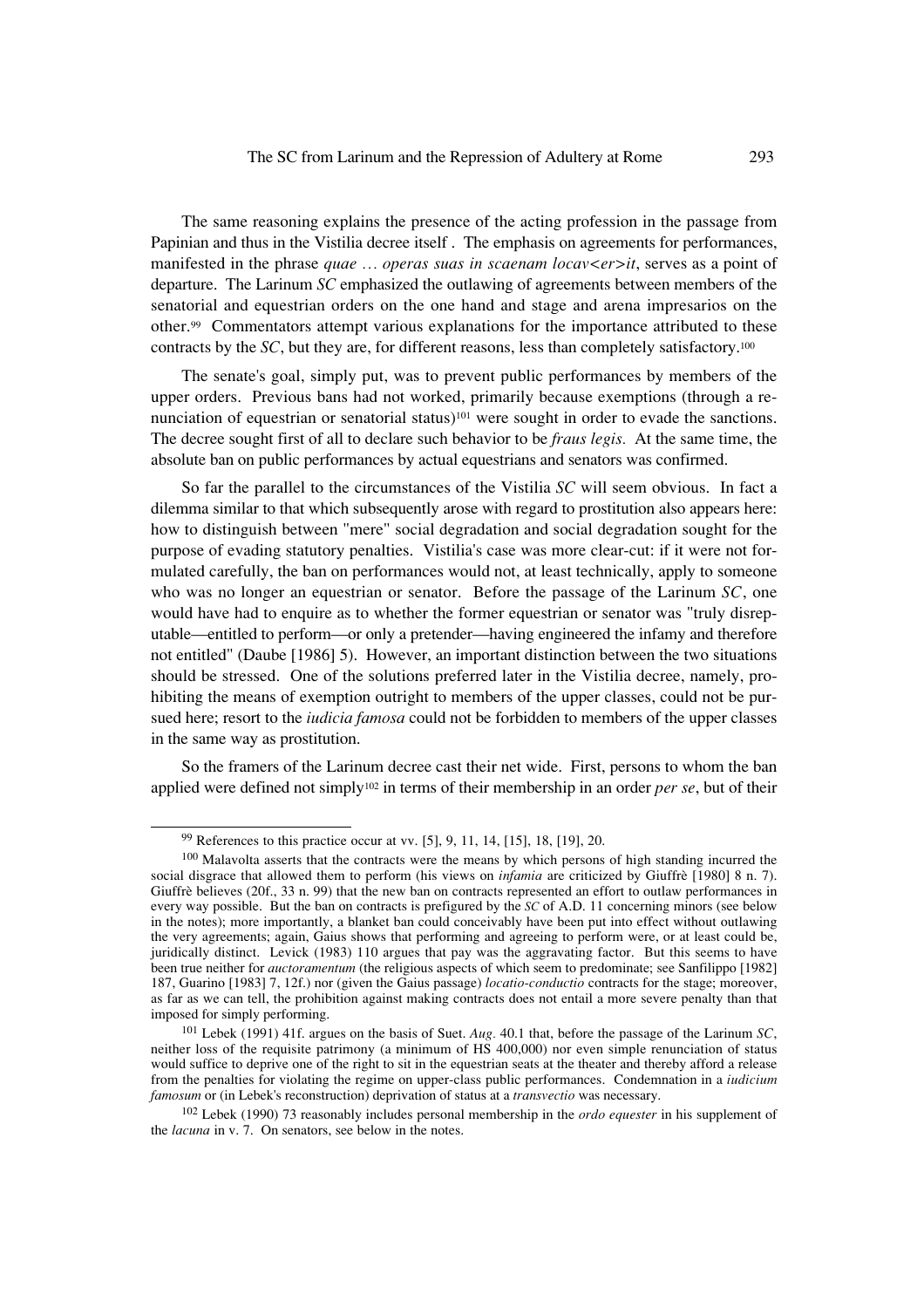relationship to a member of that order;<sup>103</sup> a change in an individual's status would thus not exempt him or her from the ban.<sup>104</sup> Second, the senate now made impresarios who hired upper-class actors and gladiators liable.105 This reduced the role of the courts in screening the validity of certain exemptions and so aimed at choking off the problem at its source. Presumably it would have been difficult to appear on stage or in the arena without at least the complaisance of such men.106

If the *SC* dealing with adultery and prostitution followed a few months later, the ban on upper class performances would have been in place, a ban which strongly emphasized the prohibition against forming contracts.107 Given the closeness in chronological sequence, the broad similarities in the social and legal background outlined above, and especially the fact that, after the Larinum *SC*, it would have been superfluous to forbid performing on stage to upper-class women, it is not surprising to find this profession appearing in the Vistilia *SC* as well. Acting is, in Papinian's phrasing, defined exactly as in the previous *SC*, that is, in terms of making a contract. Those concerned are not the senatorial and equestrian women prevented from making such contracts under the Larinum *SC.* Instead they are the women whose lower social status exempted them from this statute, but not from the adultery law.

Even to draw this distinction, however, may be attributing too much to the framers of the Vistilia *SC.* The point is that the conclusion of a contract to perform on stage did not exempt one from the operation of the adultery law, and can only be understood as a carry-over from the Larinum *SC.* In short, if the phrase is not a gloss, it serves as a further instance of the illogic and incoherence of the Vistilia decree. The senate's vigorous action was partly informed by anger over the scandal at hand and partly by the example of the recent measures taken against upper-class performers. The result was not a brilliant piece of legislation,108 at least

105 Previously, the senate had outlawed agreements to this end, at least under some circumstances (*SC* of A.D. 11 at *Tab. Lar.* vv. 17f.; Lebek [1990] 50f. places the ban on agreements as early as 38 B.C.). But only the would-be performers were punished (Lebek, 74).

<sup>106</sup> Baltrusch (1989) 196-197 makes a similar point about the sponsors, the *editores ludorum.* For another example of how the *SC* extended the scope of application for this type of legislation, see Lebek (1990) 79.

<sup>107</sup> Malavolta and Giuffrè regard the ban on contracts as new. But Levick observes that the lines toward the end of the extant text of the Larinum document (vv. 17-21) refer back to the *SC* of A.D. 11. It follows that the references to contracts (with minors) in these lines (vv. 18-19, 20) predate the *SC* of 19, which generalizes this ban.

<sup>108</sup> This holds true despite its evident technical sophistication, for example, in the definition of status. In this the Vistilia decree perhaps displays a certain affinity with the Augustan law on adultery, which was characterized both by a deft manipulation of symbol and status and by a technical terminology so unwieldy that

<sup>&</sup>lt;sup>103</sup> Even so, doubtful cases might arise which the courts would treat as questions of fact: note the caution at vv. 11f. This suggests that the exemptions were not simply eliminated, as Giuffrè (1980) 30f. asserts.

 $104$  On the theory that such status was subject to change but blood-relationships were fixed in stone. Cf., for example, the definition of status given by the *lex Acilia repetendarum: FIRA* 12 #7 13-14. Professor Treggiari observes that the language employed by the Larinum decree in defining these terms is somewhat awkward. The text seems to imply that a senator without senatorial ascendants would be free from the ban except that such persons would be deterred by the clause on equestrian kin, which all senators must have had. Why did the framers of the *SC* not include a simple clarification along the lines of *senatorem quive senator fuerit* in the definitions of status provided in v. 7? One explanation for the omission of such a phrase might be faulty drafting; another might lie in the evident interest of the senate here in the activities of young men—both those with senatorial ascendants, but not yet senators themselves, and equestrians proper. See now Lebek (1990) 46f. and 74-75.